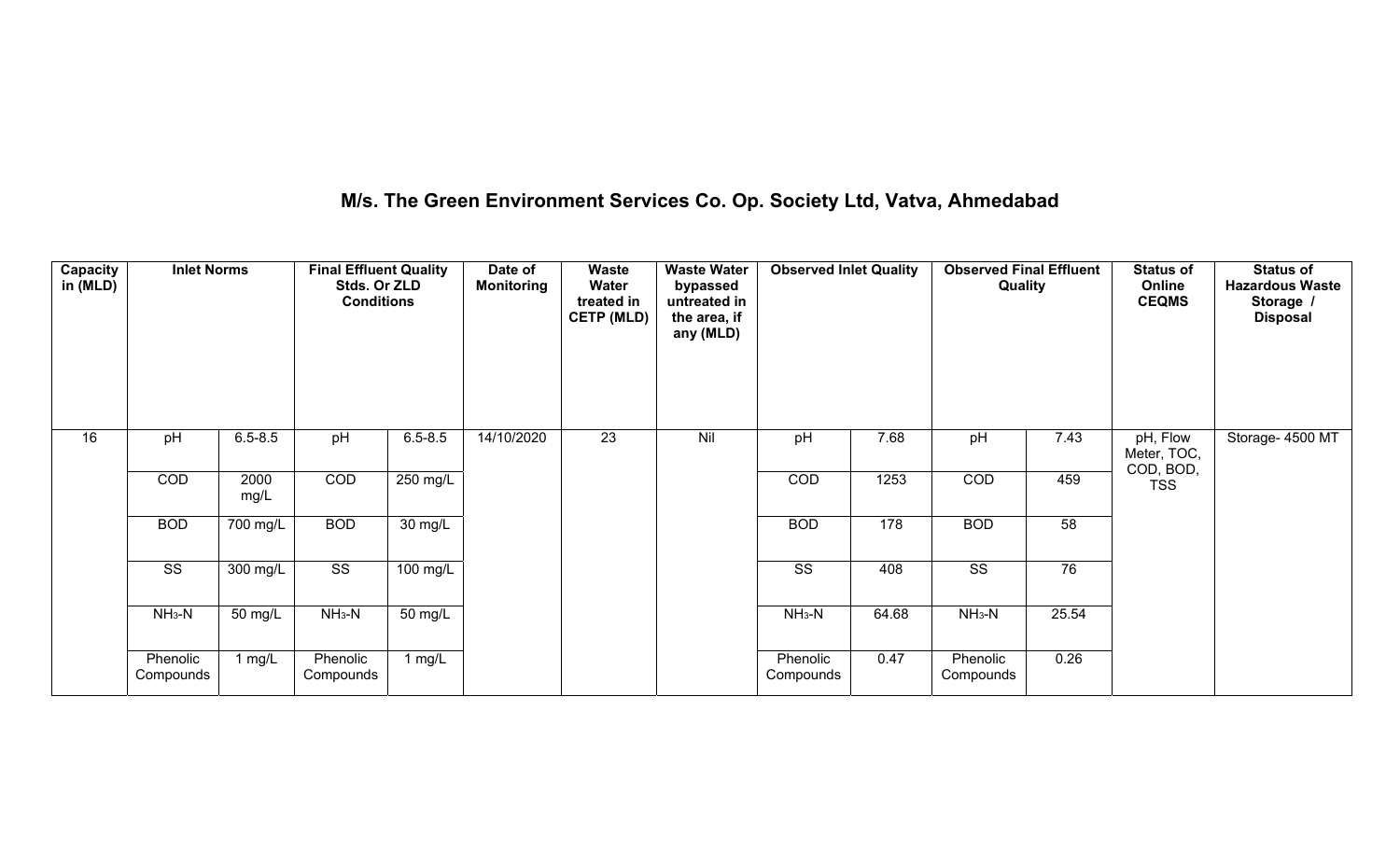## **M/s. Odhav Enviro Project Ltd., Odhav, Ahmedabad**

| Capacity<br>in (MLD) | <b>Inlet Norms</b>     |              | <b>Final Effluent Quality</b><br>Stds. Or ZLD<br><b>Conditions</b> |                    | Date of<br><b>Monitoring</b> | Waste<br>Water<br>treated in<br><b>CETP (MLD)</b> | <b>Waste Water</b><br>bypassed<br>untreated in<br>the area, if<br>any (MLD) | <b>Observed Inlet Quality</b> |       | <b>Observed Final Effluent</b><br>Quality |      | <b>Status of</b><br>Online<br><b>CEQMS</b>   | <b>Status of</b><br><b>Hazardous Waste</b><br>Storage /<br><b>Disposal</b> |
|----------------------|------------------------|--------------|--------------------------------------------------------------------|--------------------|------------------------------|---------------------------------------------------|-----------------------------------------------------------------------------|-------------------------------|-------|-------------------------------------------|------|----------------------------------------------|----------------------------------------------------------------------------|
| 1.2                  | pH                     | $6.5 - 8.5$  | pH                                                                 | $6.5 - 8.5$        | 8/10/2020                    | 1.1                                               | Nil                                                                         | pH                            | 7.60  | pH                                        | 7.55 | Flow meter at<br>inlet & outlet,<br>COD, pH, | storage-125 MT                                                             |
|                      | <b>COD</b>             | 2000<br>mg/L | COD                                                                | $250 \text{ mg/L}$ |                              |                                                   |                                                                             | COD                           | 755   | COD                                       | 53   | TSS, BOD                                     |                                                                            |
|                      | <b>BOD</b>             | 700 mg/L     | <b>BOD</b>                                                         | $30 \text{ mg/L}$  |                              |                                                   |                                                                             | <b>BOD</b>                    | 185   | <b>BOD</b>                                | 9    |                                              |                                                                            |
|                      | $\overline{\text{ss}}$ | $300$ mg/L   | $\overline{\text{SS}}$                                             | $100 \text{ mg/L}$ |                              |                                                   |                                                                             | $\overline{\text{ss}}$        | 126   | $\overline{\text{ss}}$                    | 16   |                                              |                                                                            |
|                      | $NH3-N$                | 50 mg/L      | $NH3-N$                                                            | 50 mg/L            |                              |                                                   |                                                                             | $NH3-N$                       | 33.77 | $NH3-N$                                   | 9.58 |                                              |                                                                            |
|                      | Phenolic<br>Compounds  | 1 mg/L       | Phenolic<br>Compounds                                              | 1 mg/L             |                              |                                                   |                                                                             | Phenolic<br>Compounds         | 0.3   | Phenolic<br>Compounds                     | 0.14 |                                              |                                                                            |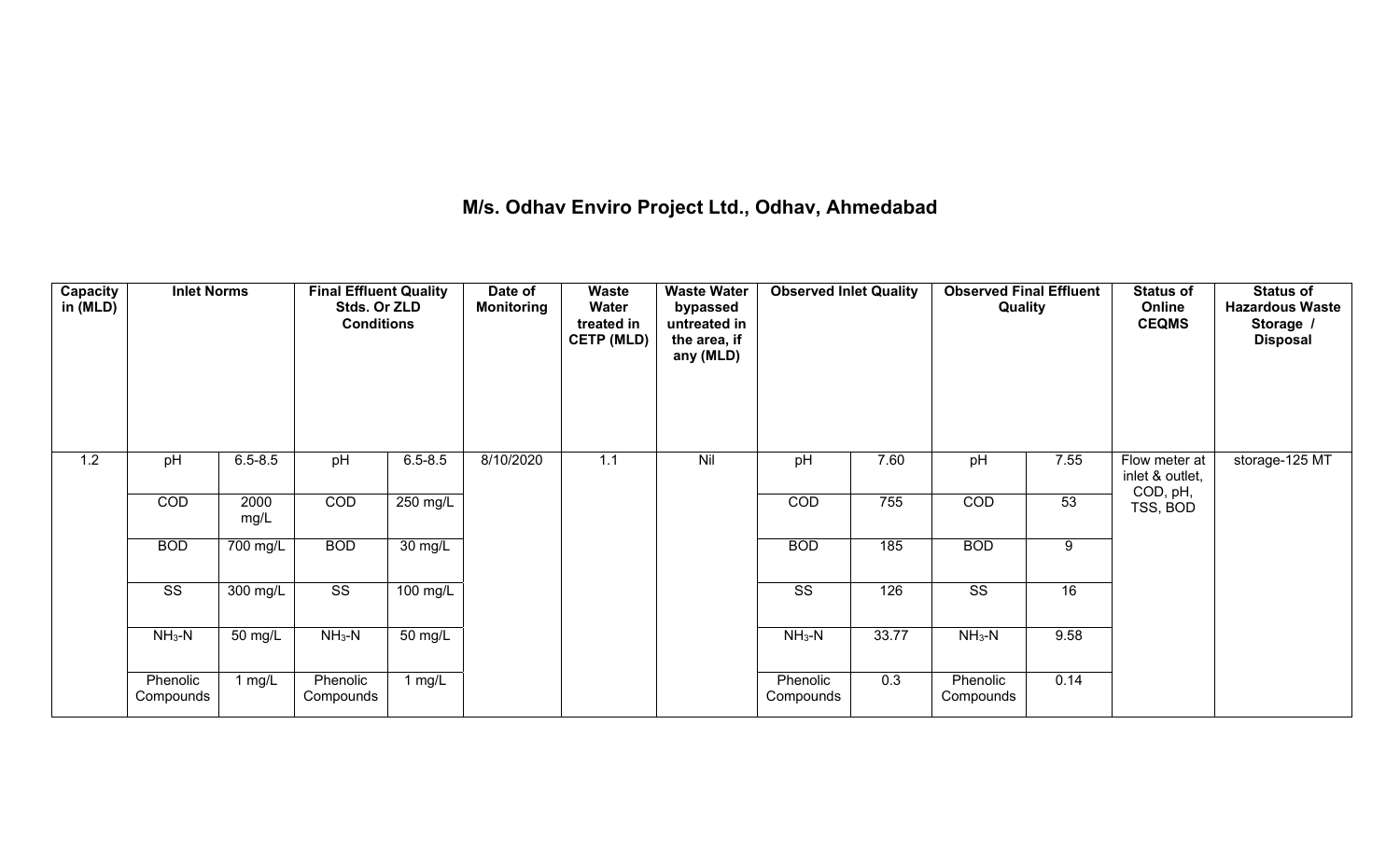## **M/s. Gujarat VepariMaha Mandal SahkariUdhyogikVasahat Ltd, Ahmedabad**

| Capacity<br>in (MLD) | <b>Inlet Norms</b>     |                    | <b>Final Effluent Quality</b><br>Stds. Or ZLD<br><b>Conditions</b> |                      | Date of<br><b>Monitoring</b> | Waste<br>Water<br>treated in<br><b>CETP (MLD)</b> | <b>Waste Water</b><br>bypassed<br>untreated in<br>the area, if<br>any (MLD) | <b>Observed Inlet Quality</b> |       | <b>Observed Final Effluent</b><br>Quality |                 | <b>Status of</b><br>Online<br><b>CEQMS</b> | <b>Status of</b><br><b>Hazardous Waste</b><br>Storage /<br><b>Disposal</b> |
|----------------------|------------------------|--------------------|--------------------------------------------------------------------|----------------------|------------------------------|---------------------------------------------------|-----------------------------------------------------------------------------|-------------------------------|-------|-------------------------------------------|-----------------|--------------------------------------------|----------------------------------------------------------------------------|
| 0.45                 | pH                     | $6.5 - 8.5$        | pH                                                                 | $6.5 - 8.5$          | 8/10/2020                    | 0.7                                               | Nil                                                                         | pH                            | 6.91  | pH                                        | 6.88            | Flow Meter                                 | Storage-425MT                                                              |
|                      | COD                    | 2000<br>mg/L       | COD                                                                | 250 mg/L             |                              |                                                   |                                                                             | COD                           | 252   | COD                                       | 116             |                                            |                                                                            |
|                      | <b>BOD</b>             | 700 mg/L           | <b>BOD</b>                                                         | 30 mg/L              |                              |                                                   |                                                                             | <b>BOD</b>                    | 64    | <b>BOD</b>                                | 19              |                                            |                                                                            |
|                      | $\overline{\text{ss}}$ | $300 \text{ mg/L}$ | $\overline{\text{ss}}$                                             | 100 mg/L             |                              |                                                   |                                                                             | $\overline{\text{ss}}$        | 660   | $\overline{\text{ss}}$                    | $\overline{28}$ |                                            |                                                                            |
|                      | $NH_3-N$               | 50 mg/L            | $NH3-N$                                                            | $\overline{50}$ mg/L |                              |                                                   |                                                                             | $NH_3-N$                      | 93.07 | $NH3-N$                                   | 93.52           |                                            |                                                                            |
|                      | Phenolic<br>Compounds  | 1 $mg/L$           | Phenolic<br>Compounds                                              | 1 $mg/L$             |                              |                                                   |                                                                             | Phenolic<br>Compounds         | 0.2   | Phenolic<br>Compounds                     | 0.13            |                                            |                                                                            |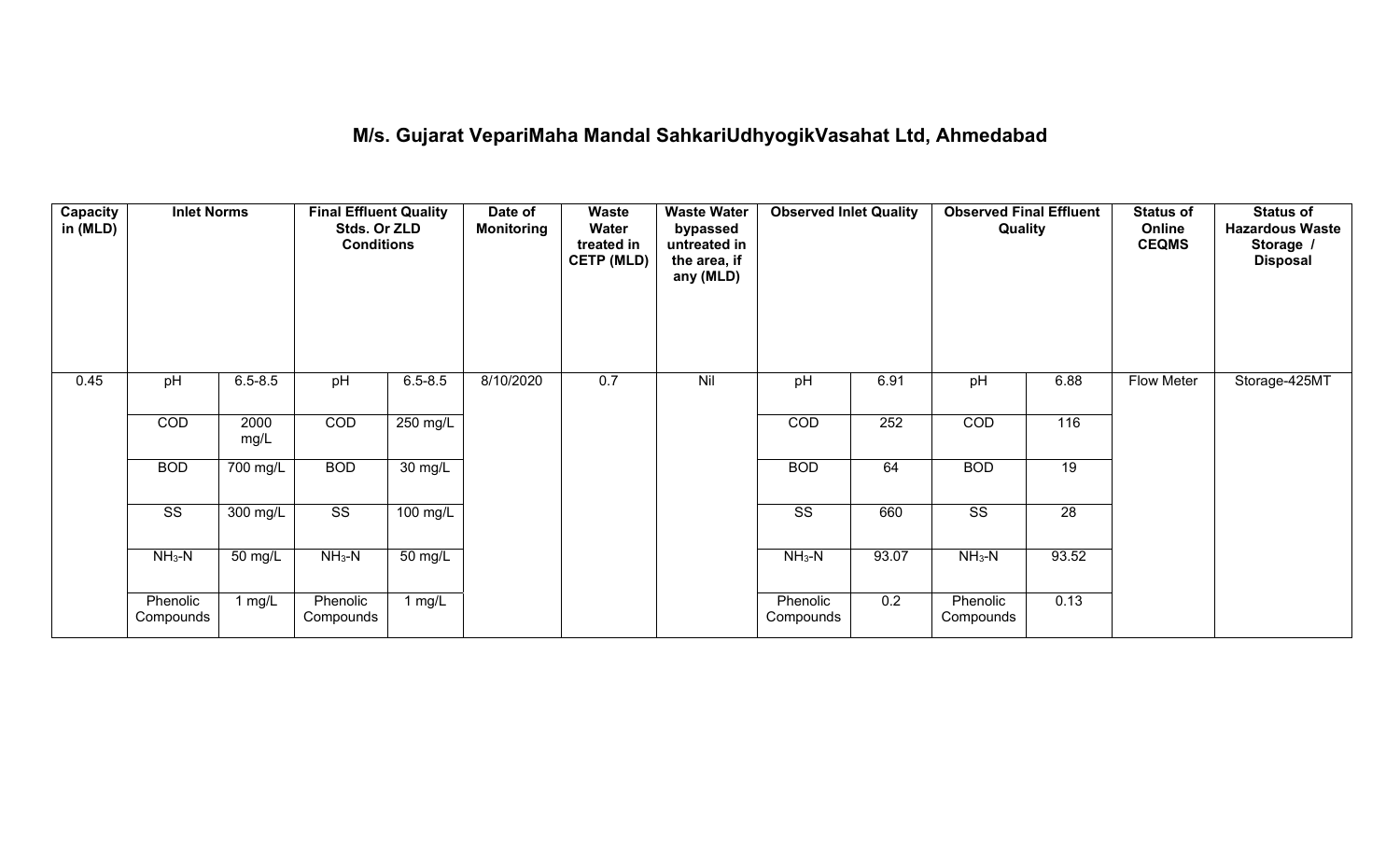# **M/s. Odhav Green Enviro Project Association,Odhav, Ahmedabad**

| <b>Capacity</b><br>in (MLD) | <b>Inlet Norms</b>     |             | <b>Final Effluent Quality</b><br>Stds. Or ZLD<br><b>Conditions</b> |                      | Date of<br><b>Monitoring</b> | Waste<br>Water<br>treated in<br><b>CETP</b><br>(MLD) | <b>Waste Water</b><br>bypassed<br>untreated in<br>the area, if<br>any (MLD) | <b>Observed Inlet Quality</b> |       | <b>Observed Final Effluent</b><br>Quality |                 | <b>Status of</b><br>Online<br><b>CEQMS</b> | <b>Status of</b><br><b>Hazardous Waste</b><br>Storage /<br><b>Disposal</b> |
|-----------------------------|------------------------|-------------|--------------------------------------------------------------------|----------------------|------------------------------|------------------------------------------------------|-----------------------------------------------------------------------------|-------------------------------|-------|-------------------------------------------|-----------------|--------------------------------------------|----------------------------------------------------------------------------|
| 1.00                        | pH                     | $6.5 - 8.5$ | pH                                                                 | $6.5 - 8.5$          | 8/10/2020                    | 0.8                                                  | Nil                                                                         | pH                            | 7.11  | pH                                        | 6.94            | $\sim$                                     | Storage -8 MT                                                              |
|                             | COD                    | 750 mg/L    | COD                                                                | $250$ mg/L           |                              |                                                      |                                                                             | COD                           | 567   | COD                                       | 376             |                                            |                                                                            |
|                             | <b>BOD</b>             | $250$ mg/L  | <b>BOD</b>                                                         | $30 \text{ mg/L}$    |                              |                                                      |                                                                             | <b>BOD</b>                    | 136   | <b>BOD</b>                                | $\overline{74}$ |                                            |                                                                            |
|                             | $\overline{\text{SS}}$ | 300 mg/L    | $\overline{\text{ss}}$                                             | $100$ mg/L           |                              |                                                      |                                                                             | $\overline{\text{SS}}$        | 62    | $\overline{\text{SS}}$                    | 54              |                                            |                                                                            |
|                             | $NH3-N$                | 50 mg/L     | $NH3-N$                                                            | $\overline{50}$ mg/L |                              |                                                      |                                                                             | $NH3-N$                       | 12.15 | $NH3-N$                                   | 23.02           |                                            |                                                                            |
|                             | Phenolic<br>Compounds  | 1 $mg/L$    | Phenolic<br>Compounds                                              | 1 mg/L               |                              |                                                      |                                                                             | Phenolic<br>Compounds         | 0.38  | Phenolic<br>Compounds                     | 0.17            |                                            |                                                                            |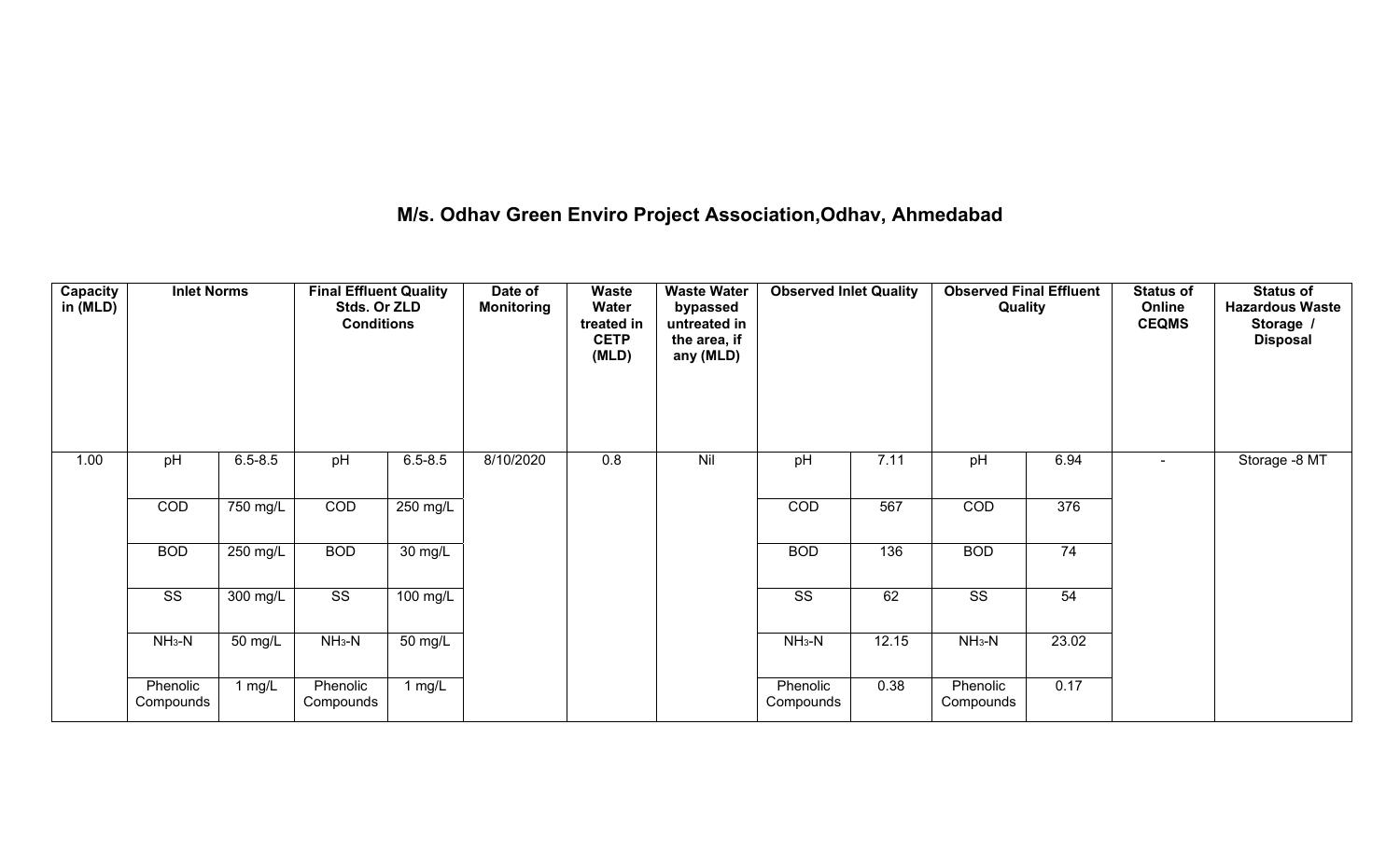## **M/s. Naroda Enviro Project Ltd., Naroda, Ahmedabad**

| Capacity<br>in (MLD) | <b>Inlet Norms</b>     |                    | <b>Final Effluent Quality</b><br>Stds. Or ZLD<br><b>Conditions</b> |                      | Date of<br><b>Monitoring</b> | <b>Waste</b><br>Water<br>treated in<br><b>CETP (MLD)</b> | <b>Waste Water</b><br>bypassed<br>untreated in<br>the area, if<br>any (MLD) | <b>Observed Inlet Quality</b> |       | <b>Observed Final Effluent</b><br>Quality |                 | <b>Status of</b><br>Online<br><b>CEQMS</b> | <b>Status of</b><br><b>Hazardous Waste</b><br>Storage /<br><b>Disposal</b> |
|----------------------|------------------------|--------------------|--------------------------------------------------------------------|----------------------|------------------------------|----------------------------------------------------------|-----------------------------------------------------------------------------|-------------------------------|-------|-------------------------------------------|-----------------|--------------------------------------------|----------------------------------------------------------------------------|
| 3.00                 | pH                     | $6.5 - 8.5$        | pH                                                                 | $6.5 - 8.5$          | 8/10/2020                    | 4.5                                                      | Nil                                                                         | pH                            | 7.44  | pH                                        | 7.23            | $\blacksquare$                             | Storage- 1200 MT                                                           |
|                      | COD                    | 2000<br>mg/L       | COD                                                                | 250 mg/L             |                              |                                                          |                                                                             | COD                           | 3169  | COD                                       | 363             |                                            |                                                                            |
|                      | <b>BOD</b>             | 700 mg/L           | <b>BOD</b>                                                         | $\overline{30}$ mg/L |                              |                                                          |                                                                             | <b>BOD</b>                    | 762   | <b>BOD</b>                                | $\overline{48}$ |                                            |                                                                            |
|                      | $\overline{\text{ss}}$ | $300 \text{ mg/L}$ | $\overline{\text{ss}}$                                             | 100 mg/L             |                              |                                                          |                                                                             | $\overline{\text{ss}}$        | 254   | $\overline{\text{SS}}$                    | $\overline{36}$ |                                            |                                                                            |
|                      | $NH3-N$                | 50 mg/L            | $NH3-N$                                                            | 50 mg/L              |                              |                                                          |                                                                             | $NH3-N$                       | 86.35 | $NH3-N$                                   | 42.90           |                                            |                                                                            |
|                      | Phenolic<br>Compounds  | 1 mg/ $L$          | Phenolic<br>Compounds                                              | 1 $mg/L$             |                              |                                                          |                                                                             | Phenolic<br>Compounds         | 0.64  | Phenolic<br>Compounds                     | 0.16            |                                            |                                                                            |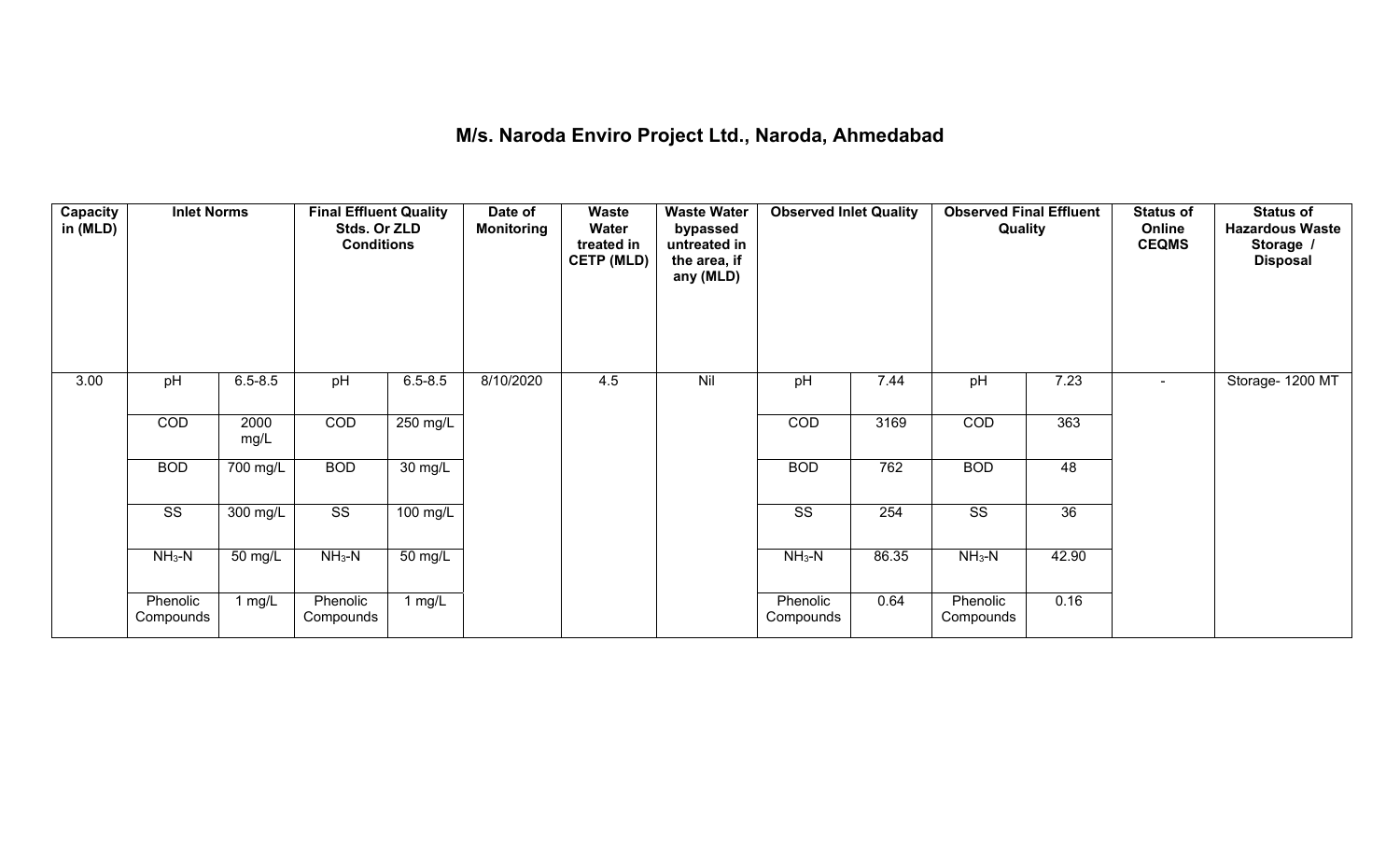## **M/s. Narol Dyestuff Enviro Society., Narol, Ahmedabad**

| Capacity<br>in (MLD) | <b>Inlet Norms</b>     |              | <b>Final Effluent Quality</b><br>Stds. Or ZLD<br><b>Conditions</b> |                   | Date of<br><b>Monitoring</b> | Waste<br>Water<br>treated in<br><b>CETP (MLD)</b> | <b>Waste Water</b><br>bypassed<br>untreated in<br>the area, if<br>any (MLD) | <b>Observed Inlet Quality</b> |       | <b>Observed Final Effluent</b><br>Quality |      | <b>Status of</b><br>Online<br><b>CEQMS</b> | <b>Status of</b><br><b>Hazardous Waste</b><br>Storage /<br><b>Disposal</b> |
|----------------------|------------------------|--------------|--------------------------------------------------------------------|-------------------|------------------------------|---------------------------------------------------|-----------------------------------------------------------------------------|-------------------------------|-------|-------------------------------------------|------|--------------------------------------------|----------------------------------------------------------------------------|
| 0.045                | pH                     | $6.5 - 8.5$  | pH                                                                 | $6.5 - 8.5$       | 6/10/2020                    | 0.020                                             | Nil                                                                         | pH                            | 8.42  | pH                                        | 7.88 |                                            | storage-22MT                                                               |
|                      | COD                    | 1500<br>mg/L | COD                                                                | 250 mg/L          |                              |                                                   |                                                                             | COD                           | 730   | COD                                       | 435  |                                            |                                                                            |
|                      | <b>BOD</b>             | 500 mg/L     | <b>BOD</b>                                                         | $30 \text{ mg/L}$ |                              |                                                   |                                                                             | <b>BOD</b>                    | 135   | <b>BOD</b>                                | 52   |                                            |                                                                            |
|                      | $\overline{\text{ss}}$ | $300$ mg/L   | $\overline{\text{SS}}$                                             | $100$ mg/L        |                              |                                                   |                                                                             | $\overline{\text{SS}}$        | 74    | $\overline{\text{ss}}$                    | 108  |                                            |                                                                            |
|                      | $NH3-N$                | 50 mg/L      | $NH3-N$                                                            | 50 mg/L           |                              |                                                   |                                                                             | $NH3-N$                       | 34.22 | $NH_3-N$                                  | 49   |                                            |                                                                            |
|                      | Phenolic<br>Compounds  | 1 $mg/L$     | Phenolic<br>Compounds                                              | 1 $mg/L$          |                              |                                                   |                                                                             | Phenolic<br>Compounds         | 0.73  | Phenolic<br>Compounds                     | 0.47 |                                            |                                                                            |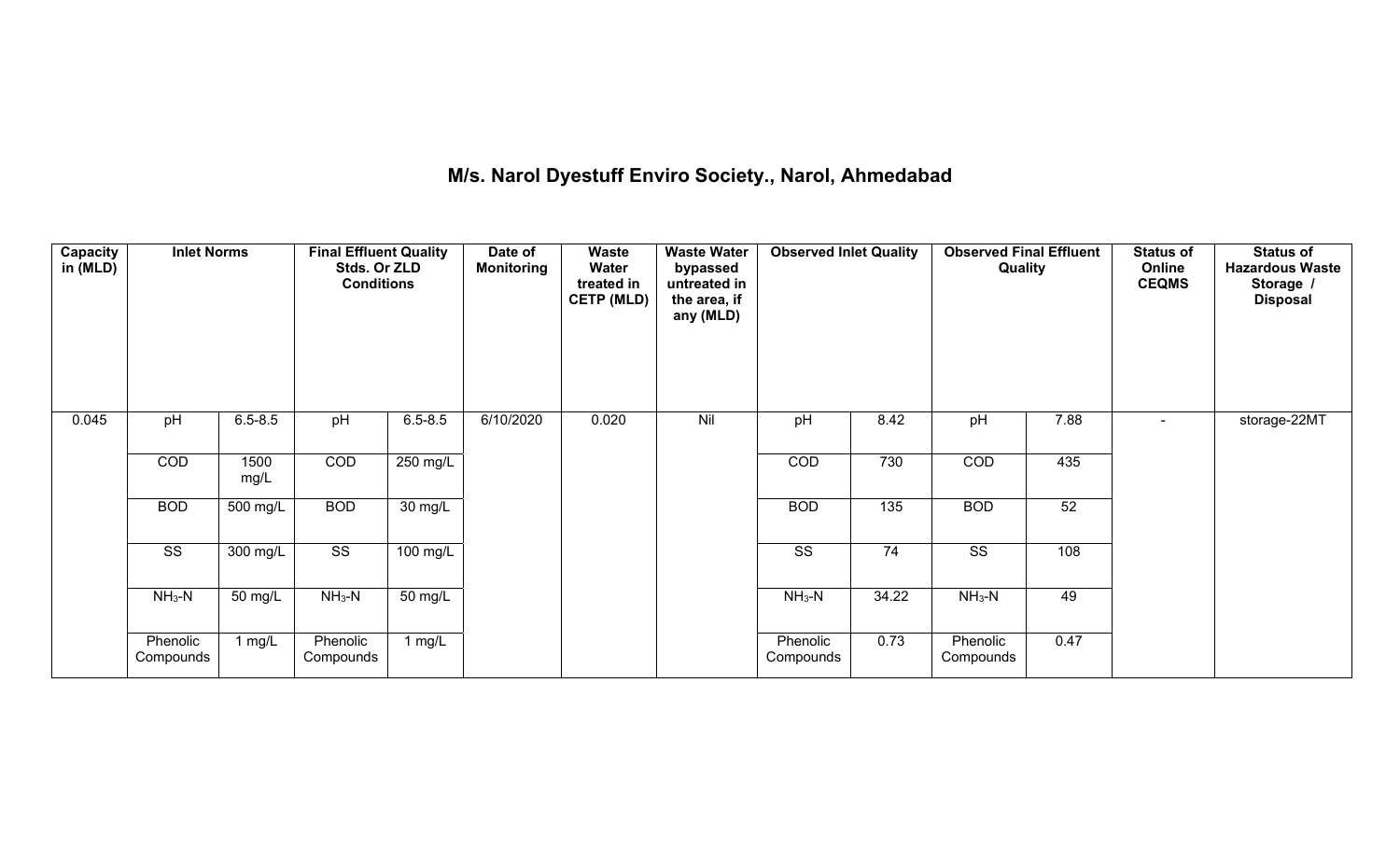## **M/s. Narol Textile Infrastructure & Enviro Management, (ATPA Swarnim Gujarat Enviro P. Ltd), Ahmedabad**

| Capacity<br>in (MLD) | <b>Inlet Norms</b>     |              | <b>Final Effluent Quality</b><br>Stds. Or ZLD<br><b>Conditions</b> |                       | Date of<br><b>Monitoring</b> | Waste<br>Water<br>treated in<br><b>CETP (MLD)</b> | <b>Waste Water</b><br>bypassed<br>untreated in<br>the area, if<br>any (MLD) | <b>Observed Inlet Quality</b> |       | <b>Observed Final Effluent</b><br>Quality |       | <b>Status of</b><br>Online<br><b>CEQMS</b> | <b>Status of</b><br><b>Hazardous Waste</b><br>Storage /<br><b>Disposal</b> |
|----------------------|------------------------|--------------|--------------------------------------------------------------------|-----------------------|------------------------------|---------------------------------------------------|-----------------------------------------------------------------------------|-------------------------------|-------|-------------------------------------------|-------|--------------------------------------------|----------------------------------------------------------------------------|
| 100                  | pH                     | $6.5 - 8.5$  | pH                                                                 | $6.5 - 8.5$           | 6/10/2020                    | 100                                               | Nil                                                                         | pH                            | 7.82  | pH                                        | 8.28  | $\blacksquare$                             | Storage -100 MT                                                            |
|                      | COD                    | 1200<br>mg/L | COD                                                                | 250 mg/L              |                              |                                                   |                                                                             | COD                           | 1419  | COD                                       | 97    |                                            |                                                                            |
|                      | <b>BOD</b>             | 500 mg/L     | <b>BOD</b>                                                         | $\overline{30}$ mg/L  |                              |                                                   |                                                                             | <b>BOD</b>                    | 302   | <b>BOD</b>                                | 16    |                                            |                                                                            |
|                      | $\overline{\text{SS}}$ | 300 mg/L     | $\overline{\text{ss}}$                                             | $\overline{100}$ mg/L |                              |                                                   |                                                                             | $\overline{\text{SS}}$        | 568   | $\overline{\text{SS}}$                    | 40    |                                            |                                                                            |
|                      | $NH3-N$                | 50 mg/L      | $NH3-N$                                                            | $\overline{50}$ mg/L  |                              |                                                   |                                                                             | $NH3-N$                       | 55.50 | $NH3-N$                                   | 18.82 |                                            |                                                                            |
|                      | Phenolic<br>Compounds  | $1$ mg/L     | Phenolic<br>Compounds                                              | 1 mg/L                |                              |                                                   |                                                                             | Phenolic<br>Compounds         | 0.26  | Phenolic<br>Compounds                     | 0.16  |                                            |                                                                            |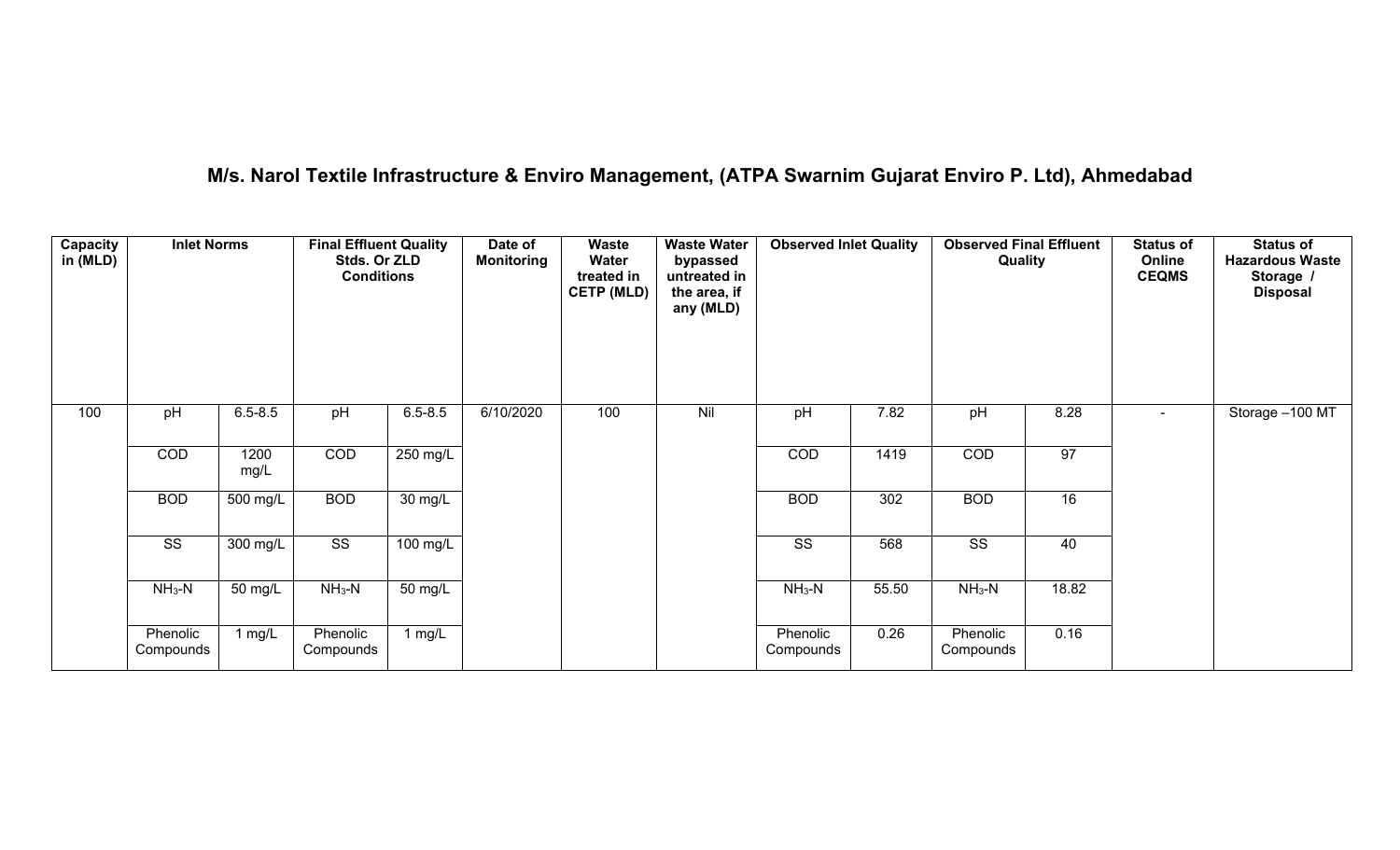# **M/s. Tata Motors Ltd Vendors Park, Sanand, Ahmedabad**

| Capacity<br>in (MLD) | <b>Inlet Norms</b>     |                       | <b>Final Effluent Quality</b><br>Stds. Or ZLD<br><b>Conditions</b> |                      | Date of<br><b>Monitoring</b> | <b>Waste</b><br>Water<br>treated in<br><b>CETP (MLD)</b> | <b>Waste Water</b><br>bypassed<br>untreated in<br>the area, if<br>any (MLD) | <b>Observed Inlet Quality</b> |                | <b>Observed Final Effluent</b><br>Quality |                 | <b>Status of</b><br>Online<br><b>CEQMS</b> | Status of<br><b>Hazardous Waste</b><br>Storage /<br><b>Disposal</b> |
|----------------------|------------------------|-----------------------|--------------------------------------------------------------------|----------------------|------------------------------|----------------------------------------------------------|-----------------------------------------------------------------------------|-------------------------------|----------------|-------------------------------------------|-----------------|--------------------------------------------|---------------------------------------------------------------------|
| 1.5                  | pH                     | $6 - 10.5$            | pH                                                                 | $6.5 - 8.5$          | 7/10/2020                    | 0.10                                                     | Nil                                                                         | pH                            |                | pH                                        | 8.31            | pH, DO<br>meter, TOC<br>meter, Flow        | Storage-2.5 MT                                                      |
|                      | COD                    | 900 mg/L              | COD                                                                | 100 mg/L             |                              |                                                          |                                                                             | COD                           | $\blacksquare$ | COD                                       | $\overline{38}$ | meter                                      |                                                                     |
|                      | <b>BOD</b>             | $250$ mg/L            | <b>BOD</b>                                                         | $\overline{30}$ mg/L |                              |                                                          |                                                                             | <b>BOD</b>                    | $\blacksquare$ | <b>BOD</b>                                | $\overline{7}$  |                                            |                                                                     |
|                      | $\overline{\text{ss}}$ | 100 mg/L              | $\overline{\text{ss}}$                                             | 100 mg/L             |                              |                                                          |                                                                             | $\overline{\text{ss}}$        |                | $\overline{\text{ss}}$                    | $\overline{4}$  |                                            |                                                                     |
|                      | $NH3-N$                | 50 mg/L               | $NH3-N$                                                            | 50 mg/L              |                              |                                                          |                                                                             | $NH3-N$                       | $\sim$         | $NH3-N$                                   | 0.67            |                                            |                                                                     |
|                      | Phenolic<br>Compounds  | Not<br>Applicabl<br>e | Phenolic<br>Compounds                                              | 1 $mg/L$             |                              |                                                          |                                                                             | Phenolic<br>Compounds         | $\sim$         | Phenolic<br>Compounds                     | 0.1             |                                            |                                                                     |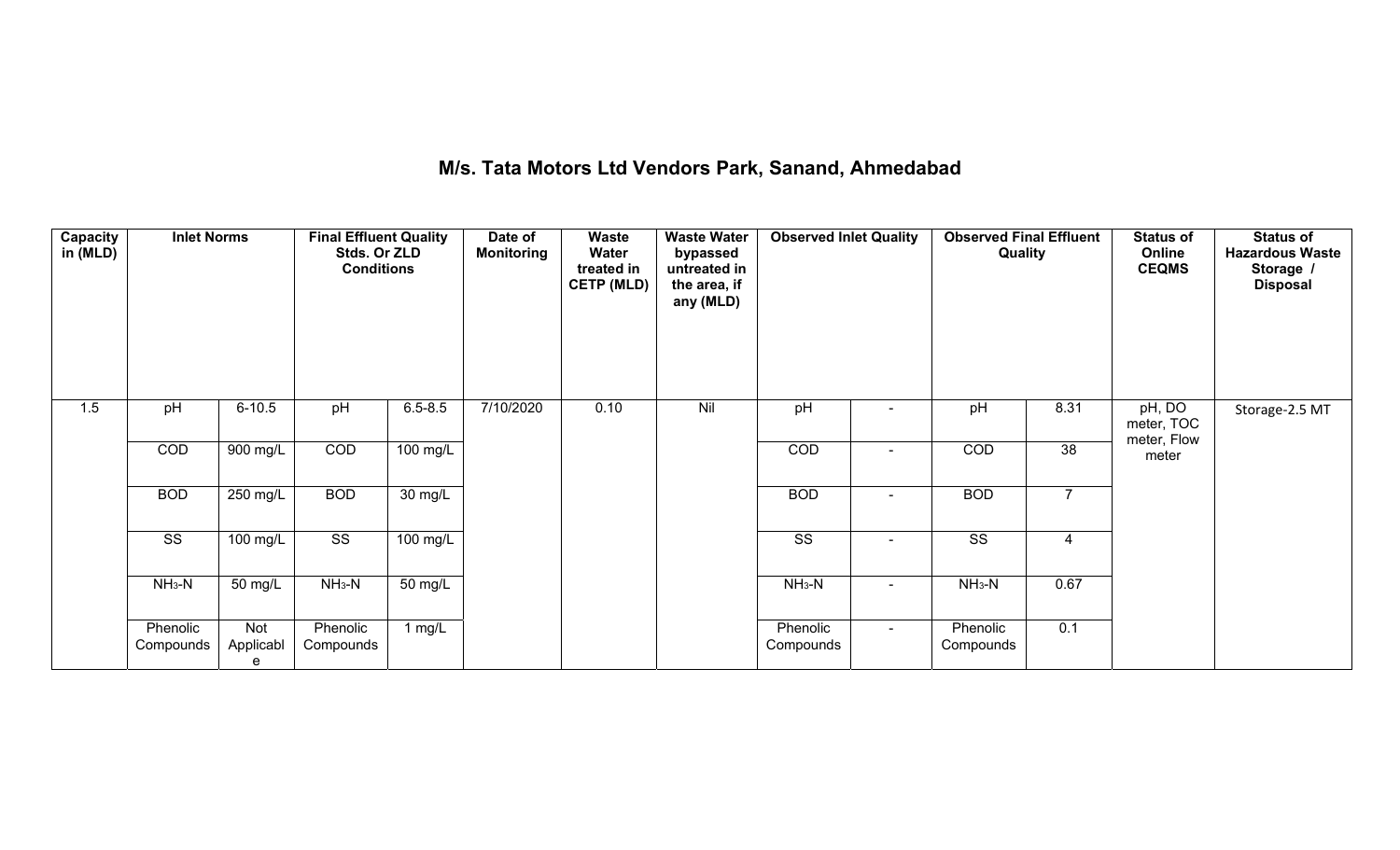## **M/s. Zydus Infrastructure Pvt.Ltd, Changodar, Ahmedabad**

| Capacity<br>in (MLD) | <b>Inlet Norms</b>                   |                      | <b>Final Effluent Quality</b><br>Stds. Or ZLD<br><b>Conditions</b> |                                | Date of<br><b>Monitoring</b> | Waste<br>Water<br>treated in<br><b>CETP (MLD)</b> | <b>Waste Water</b><br>bypassed<br>untreated in<br>the area, if<br>any (MLD) | <b>Observed Inlet Quality</b>        |       | <b>Observed Final Effluent</b><br>Quality |                | <b>Status of</b><br>Online<br><b>CEQMS</b> | <b>Status of</b><br><b>Hazardous Waste</b><br>Storage /<br><b>Disposal</b> |
|----------------------|--------------------------------------|----------------------|--------------------------------------------------------------------|--------------------------------|------------------------------|---------------------------------------------------|-----------------------------------------------------------------------------|--------------------------------------|-------|-------------------------------------------|----------------|--------------------------------------------|----------------------------------------------------------------------------|
| 3.5                  | pH                                   | $6 - 8$              | pH                                                                 | No outlet<br>norms             | 2/10/2020                    | 1.8                                               | Nil                                                                         | pH                                   | 8.19  | pH                                        | 7.52           | pH, TOC<br>meter                           | Storage-25 MT                                                              |
|                      | COD                                  | 850 mg/L             | COD                                                                | are<br>prescribe<br>d as it is |                              |                                                   |                                                                             | COD                                  | 354   | COD                                       | 14             |                                            |                                                                            |
|                      | BOD(3)<br>days at<br>$27^{\circ}$ C) | 400 mg/L             | BOD(3)<br>days at<br>$27^{\circ}$ C)                               | a ZLD<br>based<br>CETP by      |                              |                                                   |                                                                             | BOD(3)<br>days at<br>$27^{\circ}$ C) | 65    | BOD(3)<br>days at<br>$27^{\circ}C$ )      | $\overline{2}$ |                                            |                                                                            |
|                      | SS                                   | 300 mg/L             | SS                                                                 | the<br>means of<br><b>MEE</b>  |                              |                                                   |                                                                             | SS                                   | 52    | SS                                        | 0.0            |                                            |                                                                            |
|                      | $NH3-N$                              | $\overline{10}$ mg/L | $NH3-N$                                                            |                                |                              |                                                   |                                                                             | $NH3-N$                              | 22.46 | $NH3-N$                                   | 0.56           |                                            |                                                                            |
|                      | Phenolic<br>Compounds                | $<$ 3 mg/L           | Phenolic<br>Compounds                                              |                                |                              |                                                   |                                                                             | Phenolic<br>Compounds                | 0.17  | Phenolic<br>Compounds                     | 0.11           |                                            |                                                                            |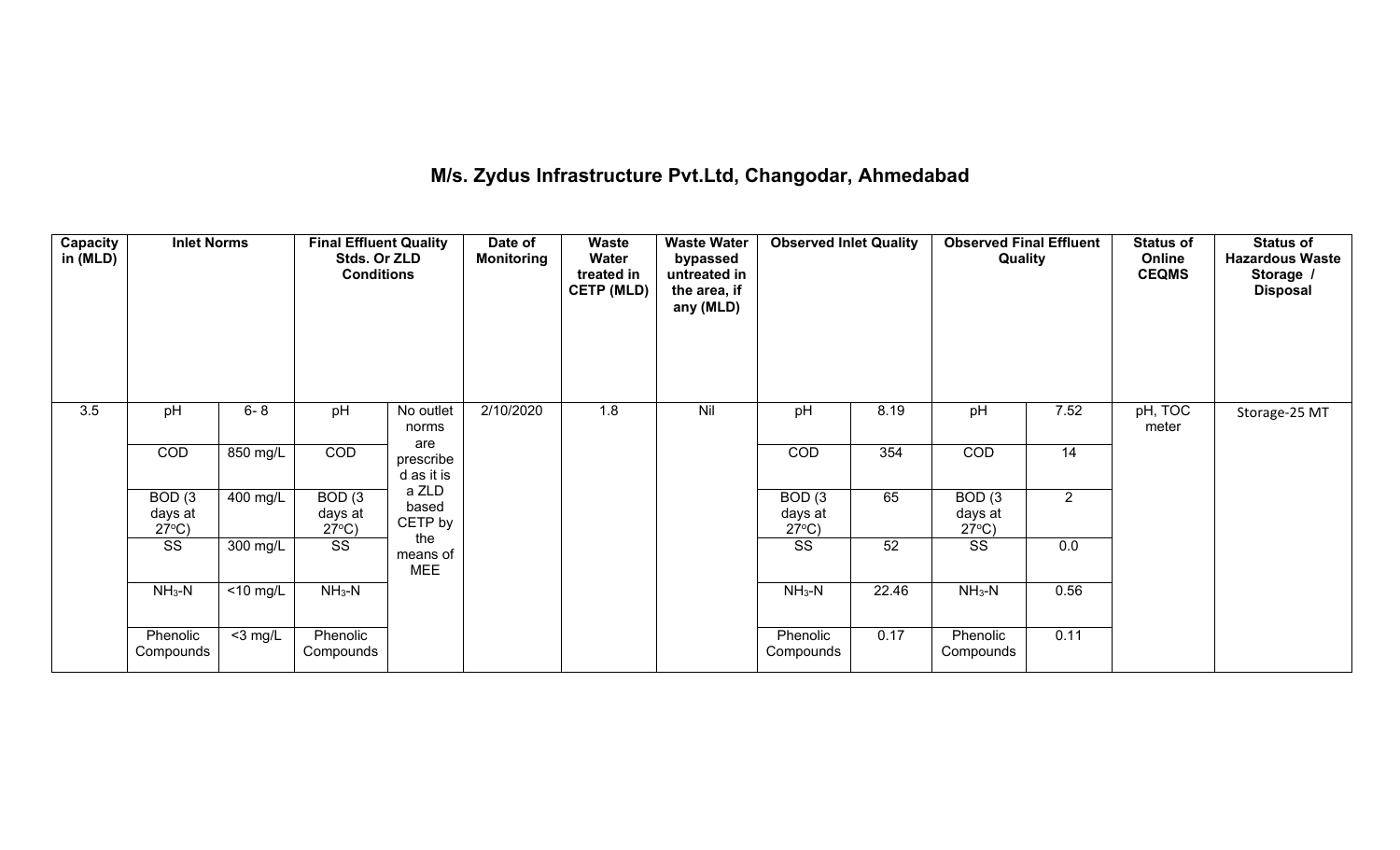## **M/s. Bavla Eco Project Ltd., Bavla, Ahmedabad**

| Capacity<br>in (MLD) | <b>Inlet Norms</b>     |                | <b>Final Effluent Quality</b><br>Stds. Or ZLD<br><b>Conditions</b> |                       | Date of<br><b>Monitoring</b> | <b>Waste</b><br>Water<br>treated in<br><b>CETP (MLD)</b> | <b>Waste Water</b><br>bypassed<br>untreated in<br>the area, if<br>any (MLD) | <b>Observed Inlet Quality</b> |        | <b>Observed Final Effluent</b><br>Quality |                  | <b>Status of</b><br>Online<br><b>CEQMS</b> | <b>Status of</b><br><b>Hazardous Waste</b><br>Storage /<br><b>Disposal</b> |
|----------------------|------------------------|----------------|--------------------------------------------------------------------|-----------------------|------------------------------|----------------------------------------------------------|-----------------------------------------------------------------------------|-------------------------------|--------|-------------------------------------------|------------------|--------------------------------------------|----------------------------------------------------------------------------|
| 1.00                 | pH                     | $5.5 - 8.5$    | pH                                                                 | $6.5 - 8.5$           | 3/10/2020                    | 0.3                                                      | Nil                                                                         | pH                            |        | pH                                        | 7.98             | $\overline{\phantom{a}}$                   | $\blacksquare$                                                             |
|                      | COD                    | 4500<br>mg/L   | COD                                                                | 250 mg/L              |                              |                                                          |                                                                             | COD                           | $\sim$ | COD                                       | $\overline{245}$ |                                            |                                                                            |
|                      | <b>BOD</b>             | 1500<br>mg/L   | <b>BOD</b>                                                         | $100 \text{ mg/L}$    |                              |                                                          |                                                                             | <b>BOD</b>                    | $\sim$ | <b>BOD</b>                                | 27               |                                            |                                                                            |
|                      | $\overline{\text{ss}}$ | $300$ mg/L     | $\overline{\text{ss}}$                                             | $\overline{100}$ mg/L |                              |                                                          |                                                                             | $\overline{\text{SS}}$        |        | $\overline{\text{SS}}$                    | 56               |                                            |                                                                            |
|                      | $NH_3-N$               | $\blacksquare$ | $NH_3-N$                                                           | 50 mg/L               |                              |                                                          |                                                                             | $NH_3-N$                      | $\sim$ | $NH_3-N$                                  | 9.07             |                                            |                                                                            |
|                      | Phenolic<br>Compounds  | $\sim$         | Phenolic<br>Compounds                                              | Not<br>Applicabl<br>e |                              |                                                          |                                                                             | Phenolic<br>Compounds         | $\sim$ | Phenolic<br>Compounds                     | $\sim$           |                                            |                                                                            |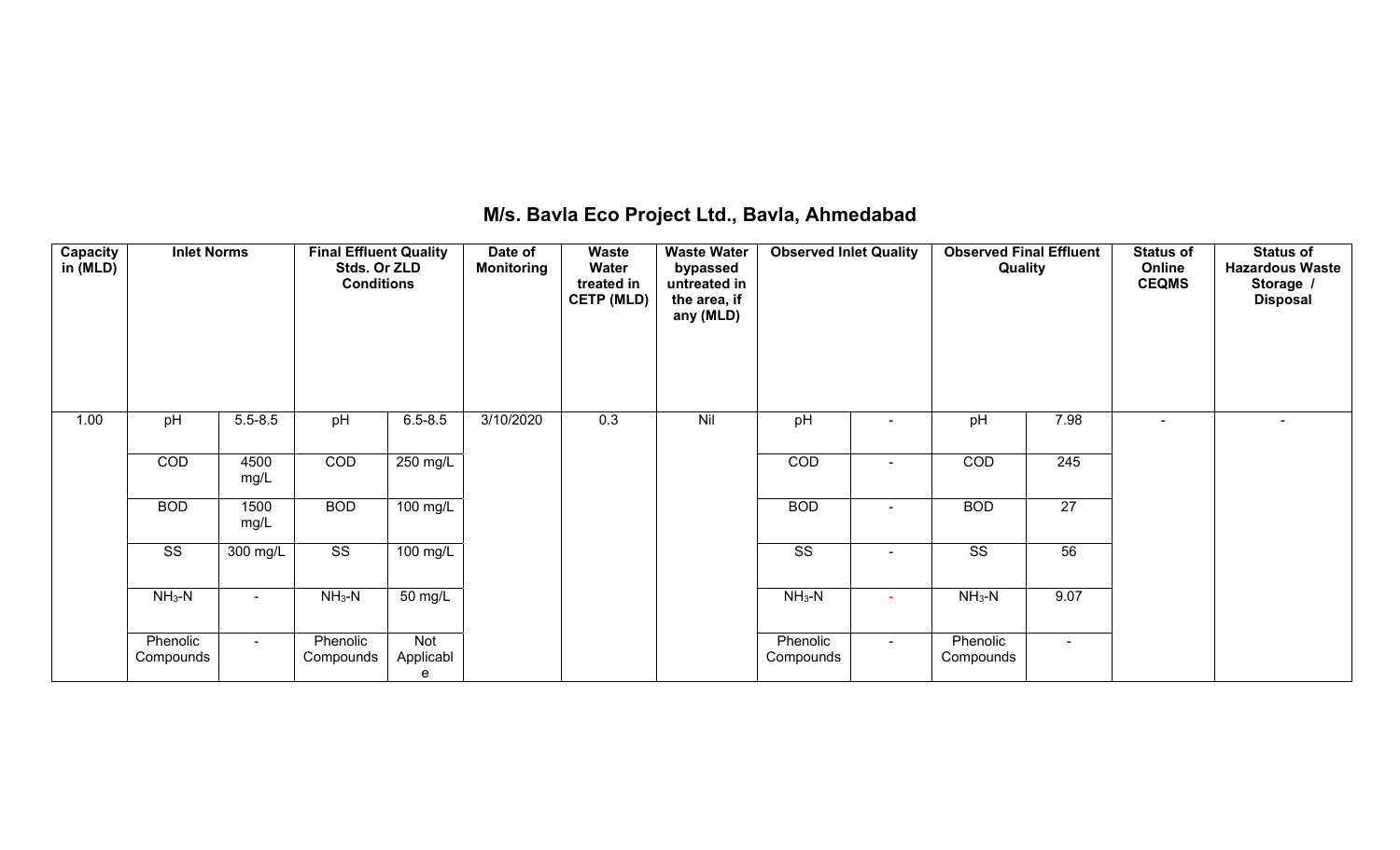## **M/s. Vinayak Jal Sudhikaran Sahakari Mandali Ltd, Bavla, Ahmedabad**

| Capacity<br>in (MLD) | <b>Inlet Norms</b>     |                    | <b>Final Effluent Quality</b><br>Stds. Or ZLD<br><b>Conditions</b> |                       | Date of<br><b>Monitoring</b> | Waste<br>Water<br>treated in<br><b>CETP (MLD)</b> | <b>Waste Water</b><br>bypassed<br>untreated in<br>the area, if<br>any (MLD) | <b>Observed Inlet Quality</b> |                          | <b>Observed Final Effluent</b><br>Quality |                 | <b>Status of</b><br>Online<br><b>CEQMS</b> | <b>Status of</b><br><b>Hazardous Waste</b><br>Storage /<br><b>Disposal</b> |
|----------------------|------------------------|--------------------|--------------------------------------------------------------------|-----------------------|------------------------------|---------------------------------------------------|-----------------------------------------------------------------------------|-------------------------------|--------------------------|-------------------------------------------|-----------------|--------------------------------------------|----------------------------------------------------------------------------|
| 1.50                 | pH                     | $5.5 - 8.5$        | pH                                                                 | $6.5 - 8.5$           | 5/10/2020                    | 4                                                 | Nil                                                                         | pH                            | $\blacksquare$           | pH                                        | 7.81            | $\sim$                                     | $\blacksquare$                                                             |
|                      | COD                    | 4500<br>mg/L       | COD                                                                | 250 mg/L              |                              |                                                   |                                                                             | COD                           | $\blacksquare$           | COD                                       | 150             |                                            |                                                                            |
|                      | <b>BOD</b>             | 1500<br>mg/L       | <b>BOD</b>                                                         | $100 \text{ mg/L}$    |                              |                                                   |                                                                             | <b>BOD</b>                    | $\overline{\phantom{a}}$ | <b>BOD</b>                                | $\overline{25}$ |                                            |                                                                            |
|                      | $\overline{\text{SS}}$ | $300 \text{ mg/L}$ | $\overline{\text{SS}}$                                             | 100 mg/L              |                              |                                                   |                                                                             | $\overline{\text{SS}}$        | $\blacksquare$           | $\overline{\text{ss}}$                    | 66              |                                            |                                                                            |
|                      | $NH3-N$                | $\sim$             | $NH3-N$                                                            | 50 mg/L               |                              |                                                   |                                                                             | $NH3-N$                       | $\blacksquare$           | $NH_3-N$                                  | 6.22            |                                            |                                                                            |
|                      | Phenolic<br>Compounds  | $\sim$             | Phenolic<br>Compounds                                              | Not<br>Applicabl<br>e |                              |                                                   |                                                                             | Phenolic<br>Compounds         | $\sim$                   | Phenolic<br>Compounds                     | $\sim$          |                                            |                                                                            |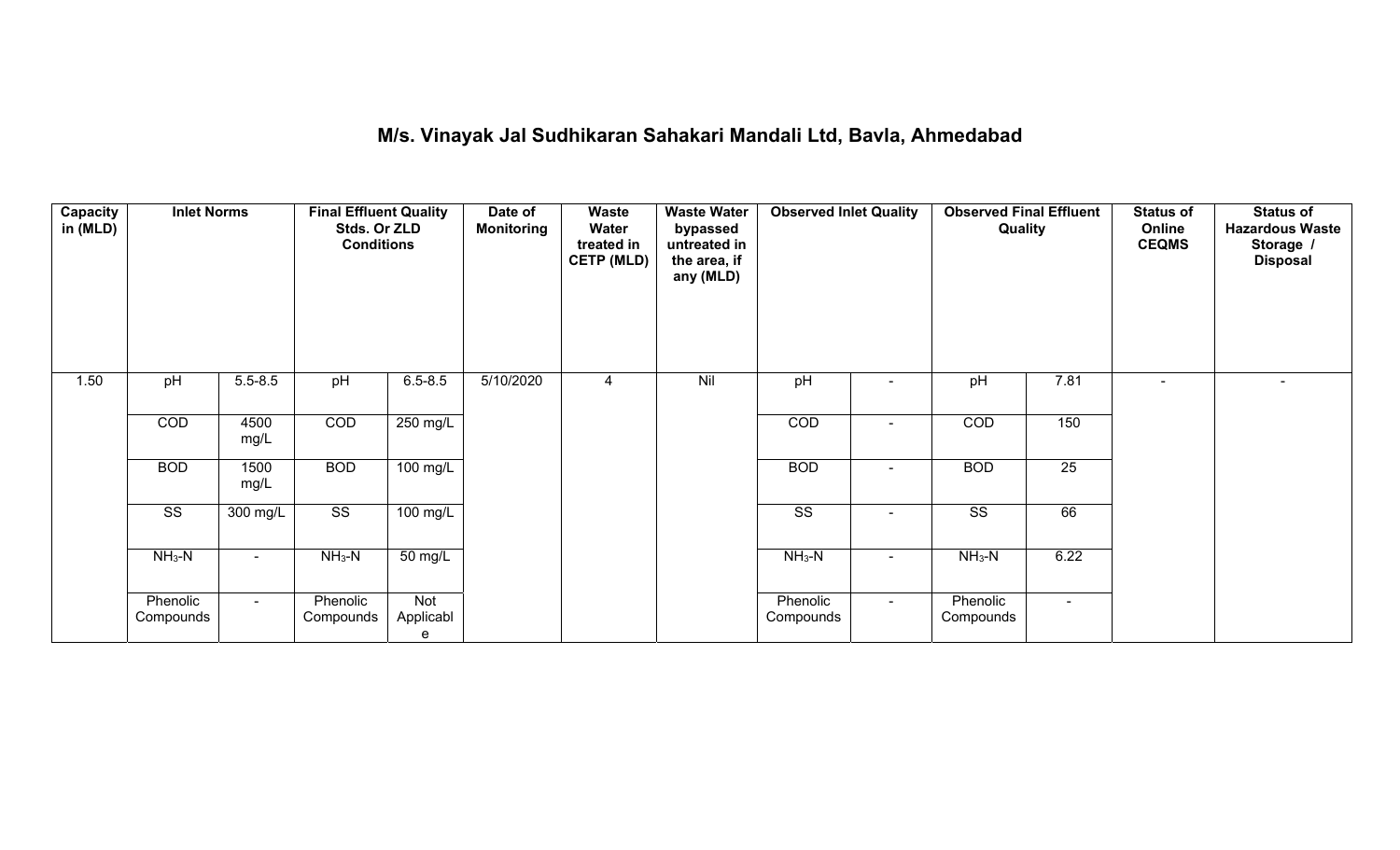# **M/s. Nandesari Industrial Association (CETP), GIDC-Nandesari, Vadodara**

| Capacity<br>in (MLD) | <b>Inlet Norms</b>     |              | <b>Final Effluent Quality</b><br>Stds. Or ZLD<br><b>Conditions</b> |            | Date of<br><b>Monitoring</b> | Waste<br>Water<br>treated in<br><b>CETP (MLD)</b> | <b>Waste Water</b><br>bypassed<br>untreated in<br>the area, if<br>any (MLD) | <b>Observed Inlet Quality</b> |                | <b>Observed Final Effluent</b><br>Quality |                 | <b>Status of</b><br>Online<br><b>CEQMS</b>          | <b>Status of</b><br><b>Hazardous Waste</b><br>Storage /<br><b>Disposal</b> |
|----------------------|------------------------|--------------|--------------------------------------------------------------------|------------|------------------------------|---------------------------------------------------|-----------------------------------------------------------------------------|-------------------------------|----------------|-------------------------------------------|-----------------|-----------------------------------------------------|----------------------------------------------------------------------------|
| $\overline{12}$      | pH                     | 5 to 9       | pH                                                                 | 6.5 to 8.5 | 13/10/2020                   | 6.4                                               | Nil                                                                         | pH                            |                | pH                                        | 6.69            | pH, COD,<br>BOD, TSS,<br>NH <sub>3</sub> -N, Color, | $\blacksquare$                                                             |
|                      | COD                    | 1500<br>mg/L | COD                                                                | 250 mg/L   |                              |                                                   |                                                                             | COD                           |                | COD                                       | 209             | TOC,<br>Temperature                                 |                                                                            |
|                      | <b>BOD</b>             | $500$ mg/L   | <b>BOD</b>                                                         | 100 mg/L   |                              |                                                   |                                                                             | <b>BOD</b>                    | $\blacksquare$ | <b>BOD</b>                                | $\overline{37}$ |                                                     |                                                                            |
|                      | $\overline{\text{ss}}$ | 600 mg/L     | $\overline{\text{ss}}$                                             | 100 mg/L   |                              |                                                   |                                                                             | $\overline{\text{ss}}$        | $\blacksquare$ | SS                                        | 214             |                                                     |                                                                            |
|                      | $NH3-N$                | 50 mg/L      | $NH3-N$                                                            | 50 mg/L    |                              |                                                   |                                                                             | $NH3-N$                       | $\blacksquare$ | $NH3-N$                                   | 2.35            |                                                     |                                                                            |
|                      | Phenolic<br>Compounds  | 5 mg/L       | Phenolic<br>Compounds                                              | 1 mg/L     |                              |                                                   |                                                                             | Phenolic<br>Compounds         | $\sim$         | Phenolic<br>Compounds                     | 0.12            |                                                     |                                                                            |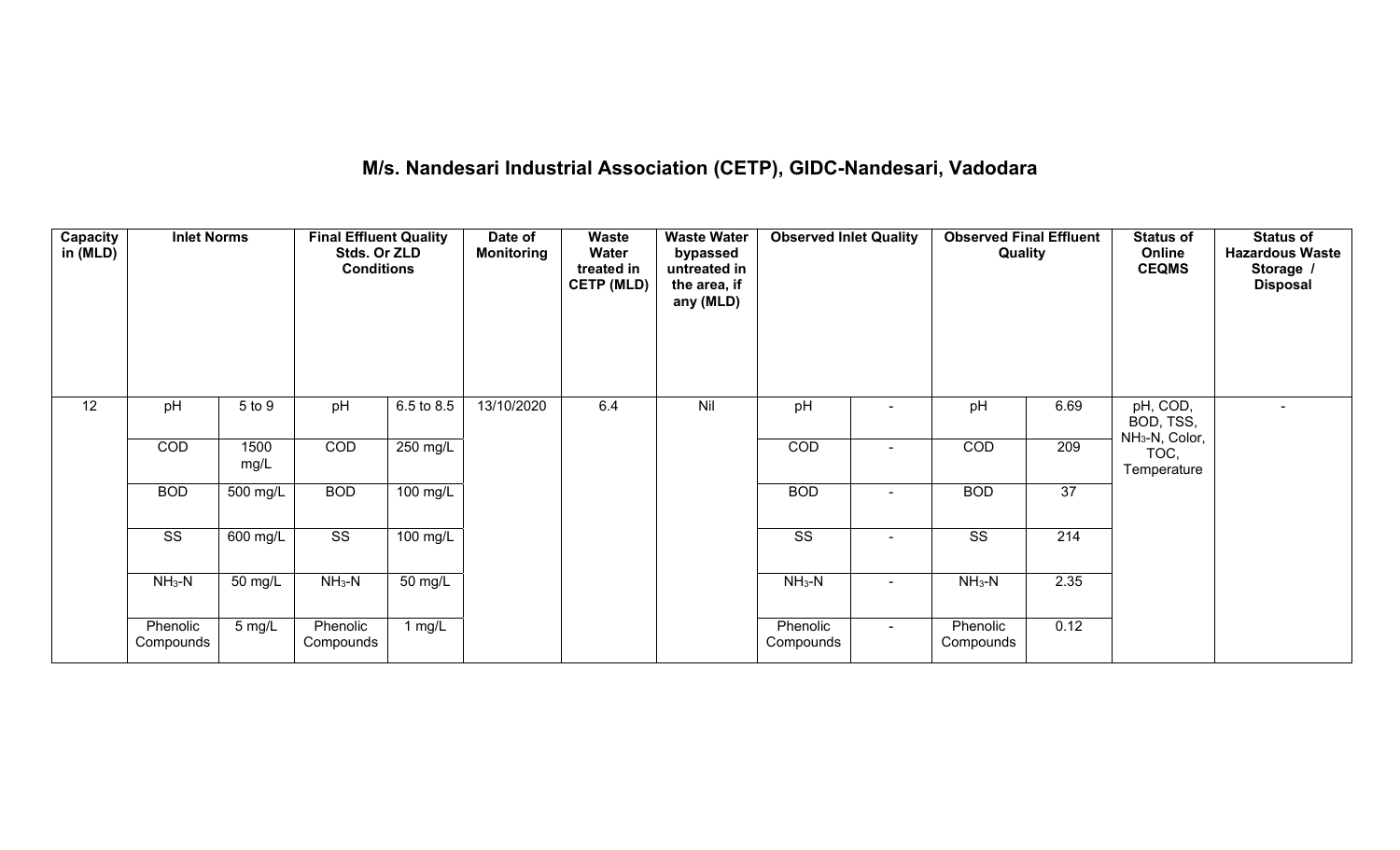# **M/s. Enviro Infrastructure Co. Ltd., Umraya (Padra), Vadodara**

| Capacity<br>in (MLD) | <b>Inlet Norms</b>     |              | <b>Final Effluent Quality</b><br>Stds. Or ZLD<br><b>Conditions</b> |                    | Date of<br><b>Monitoring</b> | <b>Waste</b><br>Water<br>treated in<br><b>CETP (MLD)</b> | <b>Waste Water</b><br>bypassed<br>untreated in<br>the area, if<br>any (MLD) | <b>Observed Inlet Quality</b> |                | <b>Observed Final Effluent</b><br>Quality |                 | <b>Status of</b><br>Online<br><b>CEQMS</b> | <b>Status of</b><br><b>Hazardous Waste</b><br>Storage /<br><b>Disposal</b> |
|----------------------|------------------------|--------------|--------------------------------------------------------------------|--------------------|------------------------------|----------------------------------------------------------|-----------------------------------------------------------------------------|-------------------------------|----------------|-------------------------------------------|-----------------|--------------------------------------------|----------------------------------------------------------------------------|
| 4.50                 | pH                     | 5 to 9       | pH                                                                 | 6.5 to 8.5         | 12/10/2020                   | 2.2                                                      | Nil                                                                         | pH                            |                | pH                                        | 7.55            | pH, Flow<br>Meter, TOC,<br>TSS, Color,     | Storage -80 MT                                                             |
|                      | COD                    | 2000<br>mg/L | COD                                                                | 250 mg/L           |                              |                                                          |                                                                             | COD                           |                | COD                                       | 236             | $NH_3-N$                                   |                                                                            |
|                      | <b>BOD</b>             | 500 mg/L     | <b>BOD</b>                                                         | 100 mg/L           |                              |                                                          |                                                                             | <b>BOD</b>                    | $\blacksquare$ | <b>BOD</b>                                | $\overline{37}$ |                                            |                                                                            |
|                      | $\overline{\text{ss}}$ | 600 mg/L     | $\overline{\text{ss}}$                                             | $100 \text{ mg/L}$ |                              |                                                          |                                                                             | $\overline{\text{ss}}$        | $\sim$         | $\overline{\text{ss}}$                    | 102             |                                            |                                                                            |
|                      | $NH_3-N$               | 50 mg/L      | $NH_3-N$                                                           | 50 mg/L            |                              |                                                          |                                                                             | $NH3-N$                       |                | $NH3-N$                                   | 1.34            |                                            |                                                                            |
|                      | Phenolic<br>Compounds  | 5 mg/L       | Phenolic<br>Compounds                                              | 1 $mg/L$           |                              |                                                          |                                                                             | Phenolic<br>Compounds         | $\sim$         | Phenolic<br>Compounds                     | <b>BDL</b>      |                                            |                                                                            |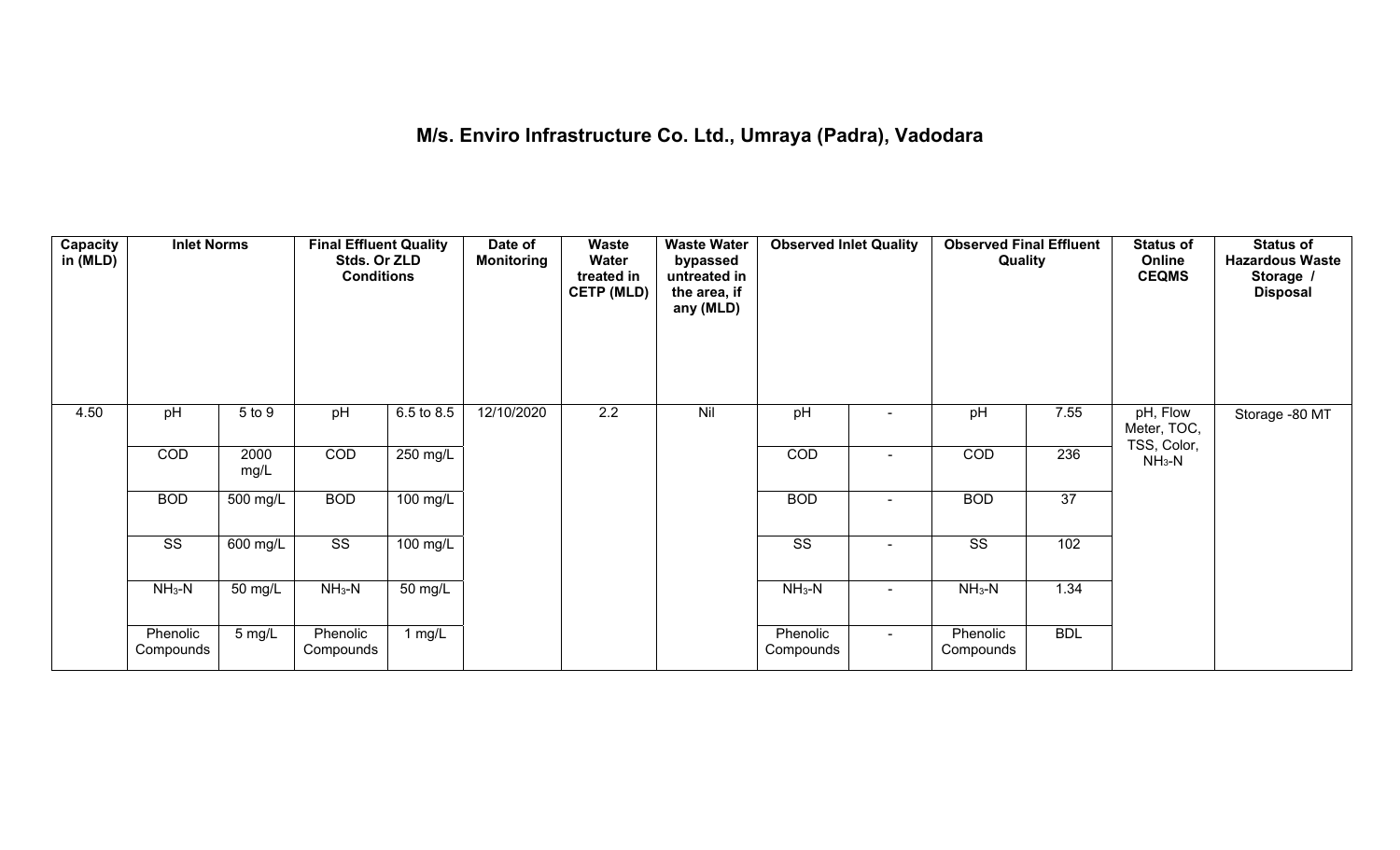## **M/s. Enviro Technology Ltd., GIDC-Ankleshwar, Bharuch**

| Capacity<br>in (MLD) | <b>Inlet Norms</b>                   |               | <b>Final Effluent Quality</b><br>Stds. Or ZLD<br><b>Conditions</b> |                  | Date of<br><b>Monitoring</b> | <b>Waste</b><br>Water<br>treated in<br><b>CETP (MLD)</b> | <b>Waste Water</b><br>bypassed<br>untreated in<br>the area, if<br>any (MLD) | <b>Observed Inlet Quality</b>        |       | <b>Observed Final Effluent</b><br>Quality |                 | <b>Status of</b><br>Online<br><b>CEQMS</b> | <b>Status of</b><br><b>Hazardous Waste</b><br>Storage /<br><b>Disposal</b> |
|----------------------|--------------------------------------|---------------|--------------------------------------------------------------------|------------------|------------------------------|----------------------------------------------------------|-----------------------------------------------------------------------------|--------------------------------------|-------|-------------------------------------------|-----------------|--------------------------------------------|----------------------------------------------------------------------------|
| 3.5                  | pH                                   | $6.5 - 8.5$   | pH                                                                 | $6.5 - 8.5$      | 8/10/2020                    | 2.31                                                     | Nil                                                                         | pH                                   | 7.13  | pH                                        | 6.73            | pH, Flow,<br>COD, BOD,<br>TSS, TOC         | disposal-6.92 MT                                                           |
|                      | COD                                  | 11000<br>mg/L | COD                                                                | 1000<br>mg/L     |                              |                                                          |                                                                             | <b>COD</b>                           | 3296  | COD                                       | 619             |                                            |                                                                            |
|                      | BOD(3)<br>days at<br>$27^{\circ}C$ ) | 3600<br>mg/L  | BOD(3)<br>days at<br>$27^{\circ}$ C)                               | 200 mg/L         |                              |                                                          |                                                                             | BOD(3)<br>days at<br>$27^{\circ}$ C) | 520   | BOD(3)<br>days at<br>$27^{\circ}C$ )      | $\overline{24}$ |                                            |                                                                            |
|                      | $\overline{\text{ss}}$               |               | SS                                                                 | 150 mg/L         |                              |                                                          |                                                                             | <b>SS</b>                            | 205   | SS                                        | 8               |                                            |                                                                            |
|                      | $NH3-N$                              | 100 mg/L      | $NH3-N$                                                            | 50 mg/L          |                              |                                                          |                                                                             | $NH3-N$                              | 51.52 | $NH3-N$                                   | 45.92           |                                            |                                                                            |
|                      | Phenolic<br>Compounds                | 1 $mg/L$      | Phenolic<br>Compounds                                              | $5 \text{ mg/L}$ |                              |                                                          |                                                                             | Phenolic<br>Compounds                | 8.91  | Phenolic<br>Compounds                     | 6.31            |                                            |                                                                            |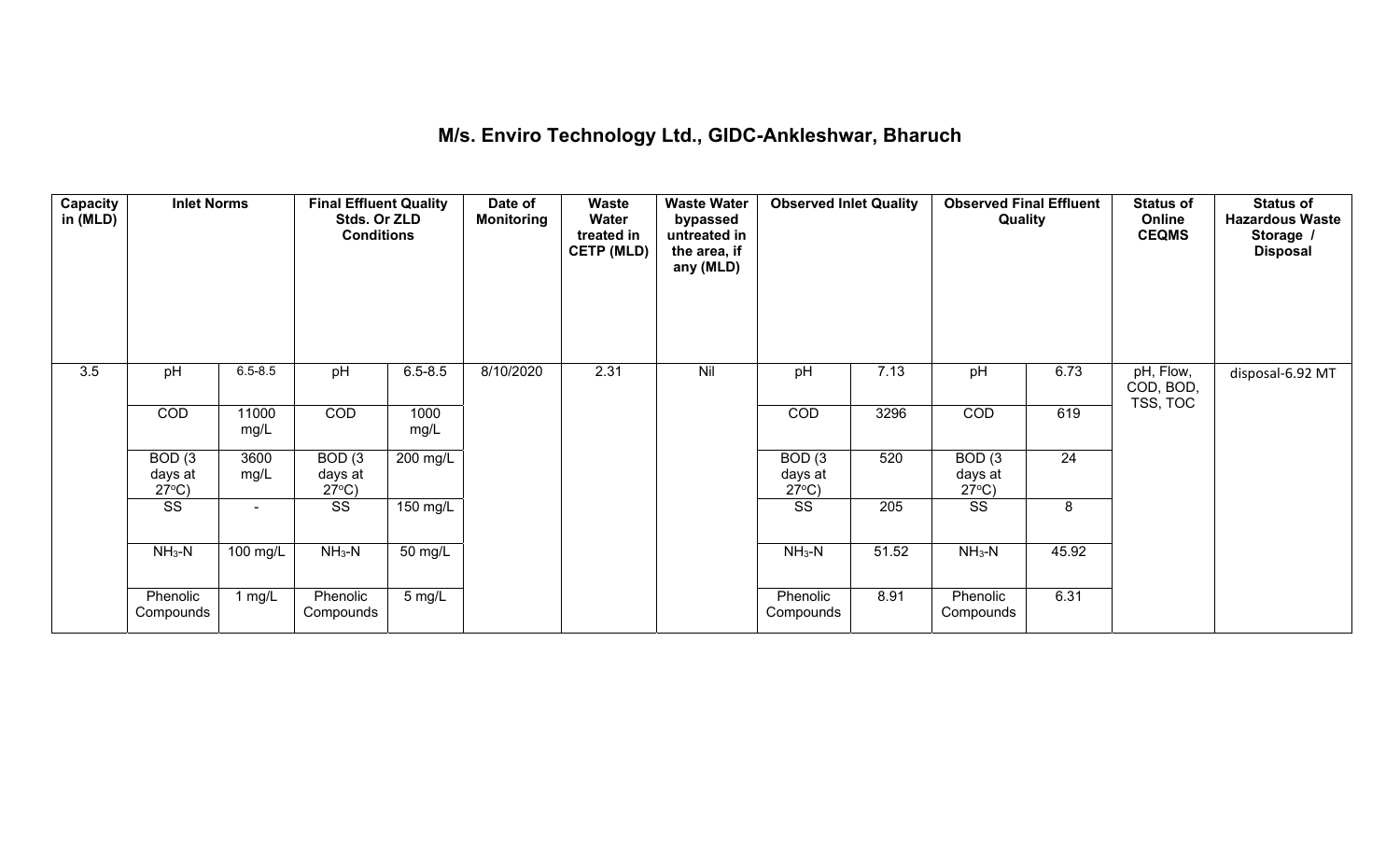### **M/s. Narmada Clean Tech Ltd., (Bharuch Eco-Aqua Infrastructure Ltd.,) (BEAIL), Ankleshwar**

| Capacity<br>in (MLD) | <b>Inlet Norms</b>     |              | <b>Final Effluent Quality</b><br>Stds. Or ZLD<br><b>Conditions</b> |                  | Date of<br><b>Monitoring</b> | <b>Waste</b><br>Water<br>treated in<br><b>CETP (MLD)</b> | <b>Waste Water</b><br>bypassed<br>untreated in<br>the area, if<br>any (MLD) | <b>Observed Inlet Quality</b> |        | <b>Observed Final Effluent</b><br>Quality |                | <b>Status of</b><br>Online<br><b>CEQMS</b> | <b>Status of</b><br><b>Hazardous Waste</b><br>Storage /<br><b>Disposal</b> |
|----------------------|------------------------|--------------|--------------------------------------------------------------------|------------------|------------------------------|----------------------------------------------------------|-----------------------------------------------------------------------------|-------------------------------|--------|-------------------------------------------|----------------|--------------------------------------------|----------------------------------------------------------------------------|
| 40                   | pH                     | $6.5 - 8.5$  | pH                                                                 | $6-9$            | 13/10/2020                   | 31.92                                                    | Nil                                                                         | pH                            | 7.93   | pH                                        | 7.10           | pH, Flow<br>Meter, TOC,<br><b>TSS</b>      | Storage-400 MT                                                             |
|                      | COD                    | 1000<br>mg/L | COD                                                                | 500 mg/L         |                              |                                                          |                                                                             | COD                           | 1974   | COD                                       | 555            |                                            |                                                                            |
|                      | <b>BOD</b>             | 200 mg/L     | <b>BOD</b>                                                         | $100$ mg/L       |                              |                                                          |                                                                             | <b>BOD</b>                    | $\sim$ | <b>BOD</b>                                | $\blacksquare$ |                                            |                                                                            |
|                      | $\overline{\text{ss}}$ | $150$ mg/L   | $\overline{\text{SS}}$                                             | 100 mg/L         |                              |                                                          |                                                                             | $\overline{\text{ss}}$        | 357    | $\overline{\text{ss}}$                    | 18             |                                            |                                                                            |
|                      | $NH_3-N$               | 50 mg/L      | $NH3-N$                                                            | 50 mg/L          |                              |                                                          |                                                                             | $NH3-N$                       | 203.84 | $NH3-N$                                   | 77.28          |                                            |                                                                            |
|                      | Phenolic<br>Compounds  | 5 mg/L       | Phenolic<br>Compounds                                              | $5 \text{ mg/L}$ |                              |                                                          |                                                                             | Phenolic<br>Compounds         | 1.98   | Phenolic<br>Compounds                     | 1.34           |                                            |                                                                            |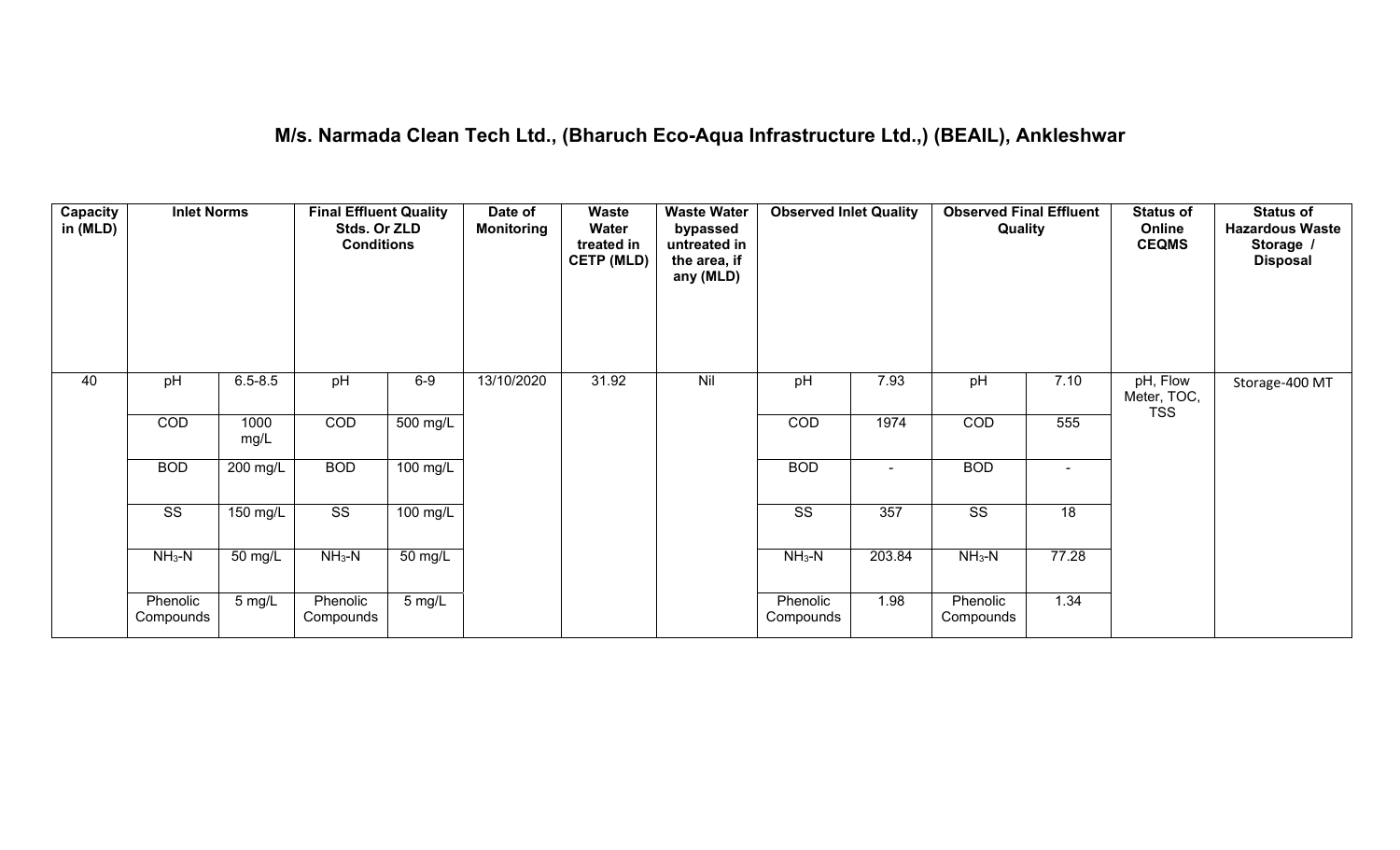## **M/s. Panoli Enviro Technology Ltd., GIDC-Panoli, Bharuch**

| Capacity<br>in (MLD) | <b>Inlet Norms</b>     |               | <b>Final Effluent Quality</b><br>Stds. Or ZLD<br><b>Conditions</b> |                    | Date of<br><b>Monitoring</b>         | Waste<br>Water<br>treated in<br><b>CETP (MLD)</b> | <b>Waste Water</b><br>bypassed<br>untreated in<br>the area, if<br>any (MLD) | <b>Observed Inlet Quality</b> |        | <b>Observed Final Effluent</b><br>Quality |                 | <b>Status of</b><br>Online<br><b>CEQMS</b> | <b>Status of</b><br><b>Hazardous Waste</b><br>Storage /<br><b>Disposal</b> |
|----------------------|------------------------|---------------|--------------------------------------------------------------------|--------------------|--------------------------------------|---------------------------------------------------|-----------------------------------------------------------------------------|-------------------------------|--------|-------------------------------------------|-----------------|--------------------------------------------|----------------------------------------------------------------------------|
| 1.02                 | pH                     | $6.5 - 8.5$   | pH                                                                 | $6.5 - 8.5$        | Average<br>value for the<br>month of | 0.45                                              | Nil                                                                         | pH                            | 7.63   | pH                                        | 7.71            | pH, Flow<br>Meter, TOC                     | $\sim$                                                                     |
|                      | COD                    | 10000<br>mg/L | COD                                                                | 1000<br>mg/L       | october-2020<br>(8/10/2020,          |                                                   |                                                                             | COD                           | 3527.5 | COD                                       | 533.5           |                                            |                                                                            |
|                      | <b>BOD</b>             | 3000<br>mg/L  | <b>BOD</b>                                                         | 200 mg/L           | 26/10/2020)                          |                                                   |                                                                             | <b>BOD</b>                    | 803    | <b>BOD</b>                                | 57              |                                            |                                                                            |
|                      | $\overline{\text{ss}}$ |               | $\overline{\text{ss}}$                                             | $150 \text{ mg/L}$ |                                      |                                                   |                                                                             | $\overline{\text{ss}}$        | 1264   | $\overline{\text{SS}}$                    | $\overline{88}$ |                                            |                                                                            |
|                      | $NH3-N$                | 50 mg/L       | $NH3-N$                                                            | 50 mg/L            |                                      |                                                   |                                                                             | $NH3-N$                       | 83.44  | $NH3-N$                                   | 48.58           |                                            |                                                                            |
|                      | Phenolic<br>Compounds  | 1 mg/ $L$     | Phenolic<br>Compounds                                              | 1 $mg/L$           |                                      |                                                   |                                                                             | Phenolic<br>Compounds         | 9.66   | Phenolic<br>Compounds                     | 0.88            |                                            |                                                                            |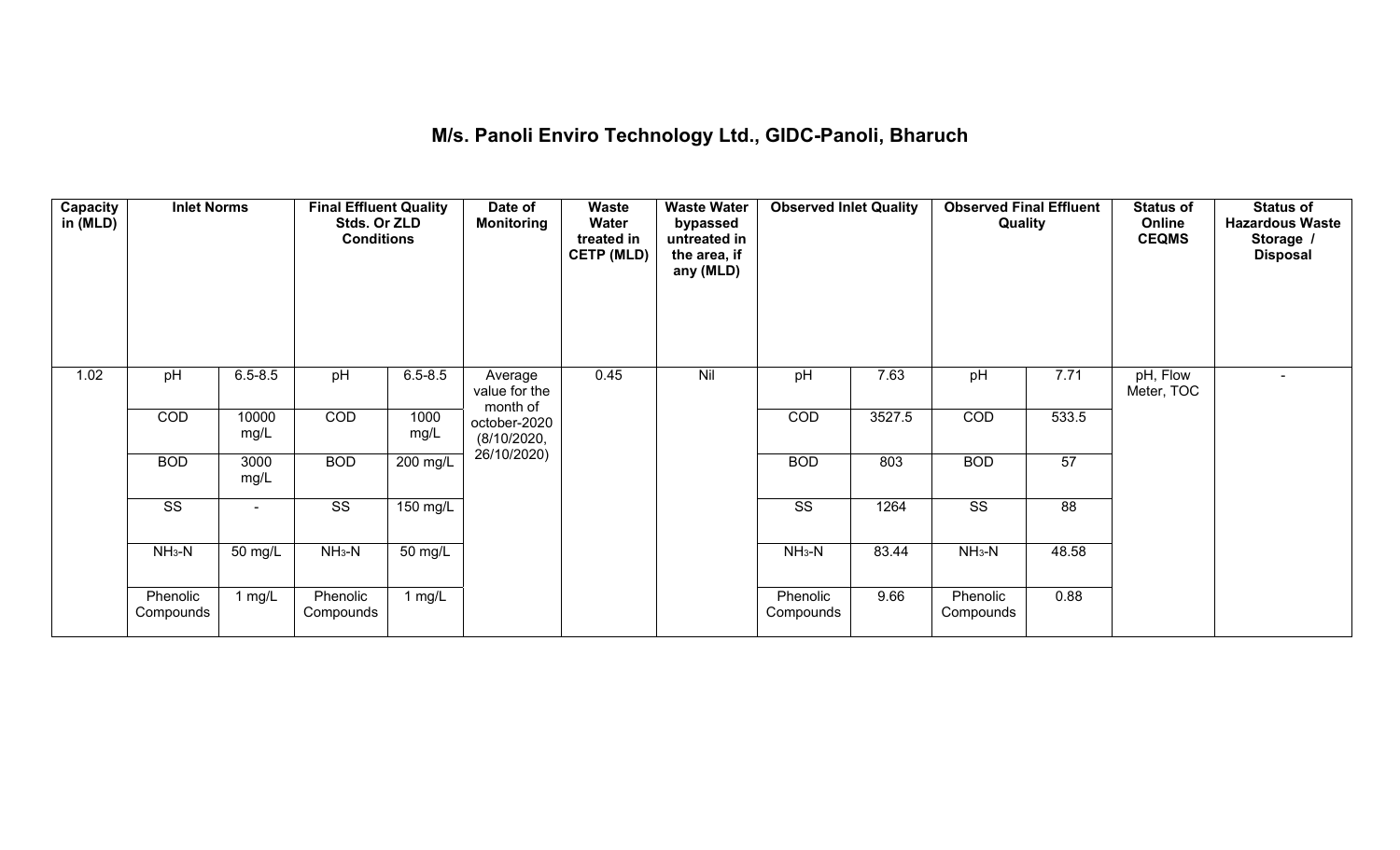### **M/s. Globe Enviro Care Ltd. [chemical units], GIDC-Sachin, Surat**

| Capacity<br>in (MLD) | <b>Inlet Norms</b>     |              | <b>Final Effluent Quality</b><br>Stds. Or ZLD<br><b>Conditions</b> |                       | Date of<br><b>Monitoring</b> | <b>Waste</b><br>Water<br>treated in<br><b>CETP (MLD)</b> | <b>Waste Water</b><br>bypassed<br>untreated in<br>the area, if<br>any (MLD) | <b>Observed Inlet Quality</b> |       | <b>Observed Final Effluent</b><br>Quality |                 | <b>Status of</b><br>Online<br><b>CEQMS</b> | <b>Status of</b><br><b>Hazardous Waste</b><br>Storage /<br><b>Disposal</b> |
|----------------------|------------------------|--------------|--------------------------------------------------------------------|-----------------------|------------------------------|----------------------------------------------------------|-----------------------------------------------------------------------------|-------------------------------|-------|-------------------------------------------|-----------------|--------------------------------------------|----------------------------------------------------------------------------|
|                      | pH                     | 6.5 to 8.5   | pH                                                                 | 6.5 to 8.5            | 22/10/2020                   | 0.236                                                    | Nil                                                                         | pH                            | 7.12  | pH                                        | 7.07            | pH, TOC,<br>TSS, Flow<br>meter             | Disposal-242.04 MT                                                         |
|                      | COD                    | 3000<br>mg/L | COD                                                                | 250 mg/L              |                              |                                                          |                                                                             | COD                           | 1024  | COD                                       | 209             |                                            |                                                                            |
|                      | <b>BOD</b>             | 1200<br>mg/L | <b>BOD</b>                                                         | $30 \text{ mg/L}$     |                              |                                                          |                                                                             | <b>BOD</b>                    | 288   | <b>BOD</b>                                | $\overline{24}$ |                                            |                                                                            |
|                      | $\overline{\text{ss}}$ | 300 mg/L     | $\overline{\text{ss}}$                                             | $\overline{100}$ mg/L |                              |                                                          |                                                                             | $\overline{\text{SS}}$        | 268   | $\overline{\text{ss}}$                    | 72              |                                            |                                                                            |
|                      | $NH3-N$                | 50 mg/L      | $NH3-N$                                                            | 50 mg/L               |                              |                                                          |                                                                             | $NH3-N$                       | 69.44 | $NH3-N$                                   | 13.44           |                                            |                                                                            |
|                      | Phenolic<br>Compounds  | 1 $mg/L$     | Phenolic<br>Compounds                                              | 1 mg/L                |                              |                                                          |                                                                             | Phenolic<br>Compounds         | 1.12  | Phenolic<br>Compounds                     | 0.82            |                                            |                                                                            |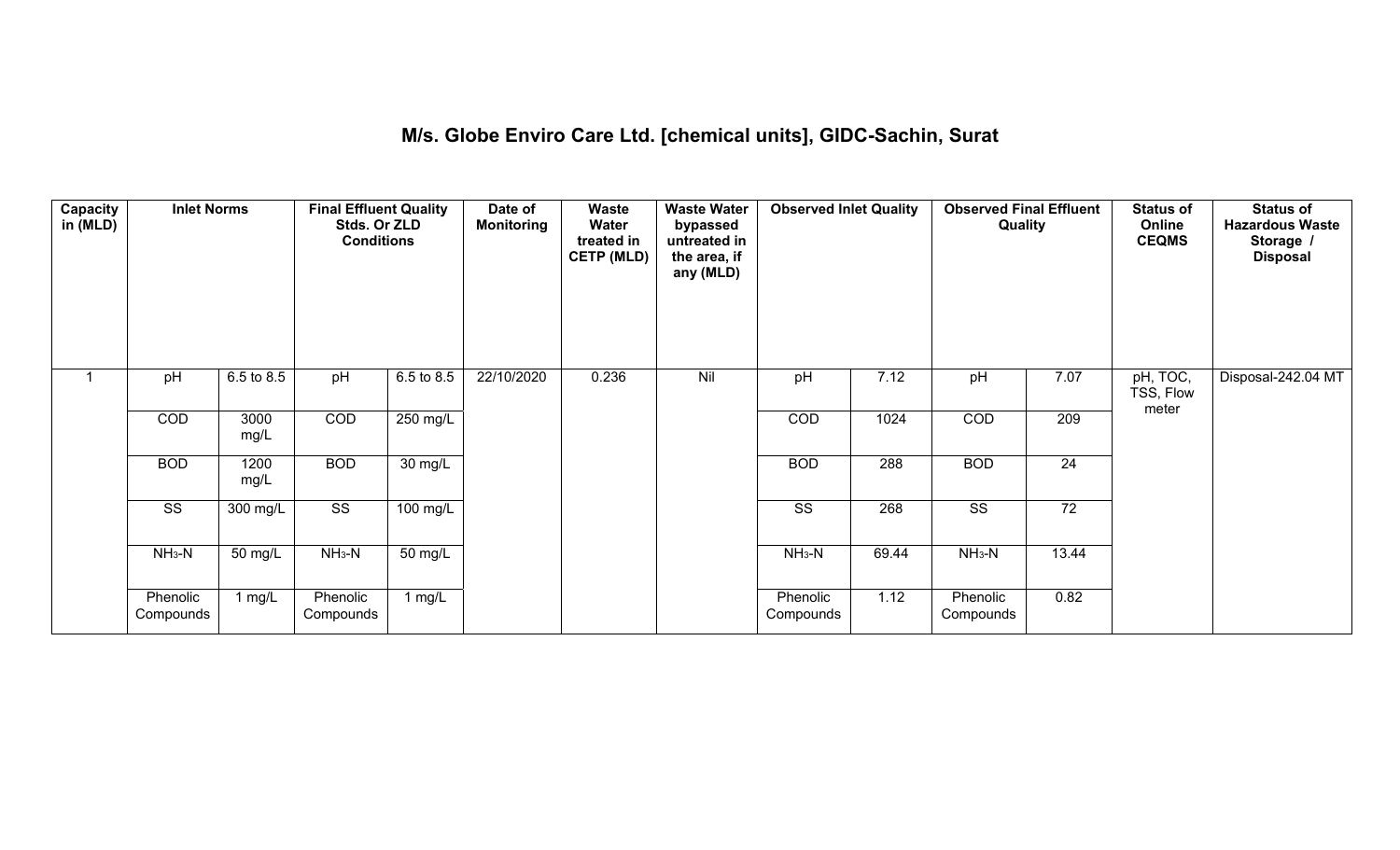## **M/s. Sachin Infra Environment Ltd., GIDC-Sachin, Surat**

| Capacity<br>in (MLD) | <b>Inlet Norms</b>     |                    | <b>Final Effluent Quality</b><br>Stds. Or ZLD<br><b>Conditions</b> |                    | Date of<br><b>Monitoring</b> | Waste<br>Water<br>treated in<br><b>CETP (MLD)</b> | <b>Waste Water</b><br>bypassed<br>untreated in<br>the area, if<br>any (MLD) | <b>Observed Inlet Quality</b> |      | <b>Observed Final Effluent</b><br>Quality |                 | <b>Status of</b><br>Online<br><b>CEQMS</b> | <b>Status of</b><br><b>Hazardous Waste</b><br>Storage /<br><b>Disposal</b> |
|----------------------|------------------------|--------------------|--------------------------------------------------------------------|--------------------|------------------------------|---------------------------------------------------|-----------------------------------------------------------------------------|-------------------------------|------|-------------------------------------------|-----------------|--------------------------------------------|----------------------------------------------------------------------------|
| 50                   | pH                     | $6.5 - 8.5$        | pH                                                                 | $6.5 - 8.5$        | 22/10/2020                   | 32.83                                             | Nil                                                                         | pH                            | 6.61 | pH                                        | 7.03            | pH, Flow<br>Meter, TOC                     | Storage-566.70 MT                                                          |
|                      | COD                    | 1000<br>mg/L       | COD                                                                | 250 mg/L           |                              |                                                   |                                                                             | $\overline{COD}$              | 746  | COD                                       | 190             |                                            |                                                                            |
|                      | <b>BOD</b>             | $400$ mg/L         | <b>BOD</b>                                                         | $30 \text{ mg/L}$  |                              |                                                   |                                                                             | <b>BOD</b>                    | 195  | <b>BOD</b>                                | $\overline{27}$ |                                            |                                                                            |
|                      | $\overline{\text{ss}}$ | $300 \text{ mg/L}$ | $\overline{\text{ss}}$                                             | $100 \text{ mg/L}$ |                              |                                                   |                                                                             | $\overline{\text{ss}}$        | 108  | $\overline{\text{SS}}$                    | 64              |                                            |                                                                            |
|                      | $NH3-N$                | 50 mg/L            | $NH3-N$                                                            | 50 mg/L            |                              |                                                   |                                                                             | $NH3-N$                       | 4.48 | $NH3-N$                                   | 8.96            |                                            |                                                                            |
|                      | Phenolic<br>Compounds  | 1 mg/L             | Phenolic<br>Compounds                                              | $01$ mg/L          |                              |                                                   |                                                                             | Phenolic<br>Compounds         | 0.96 | Phenolic<br>Compounds                     | 0.49            |                                            |                                                                            |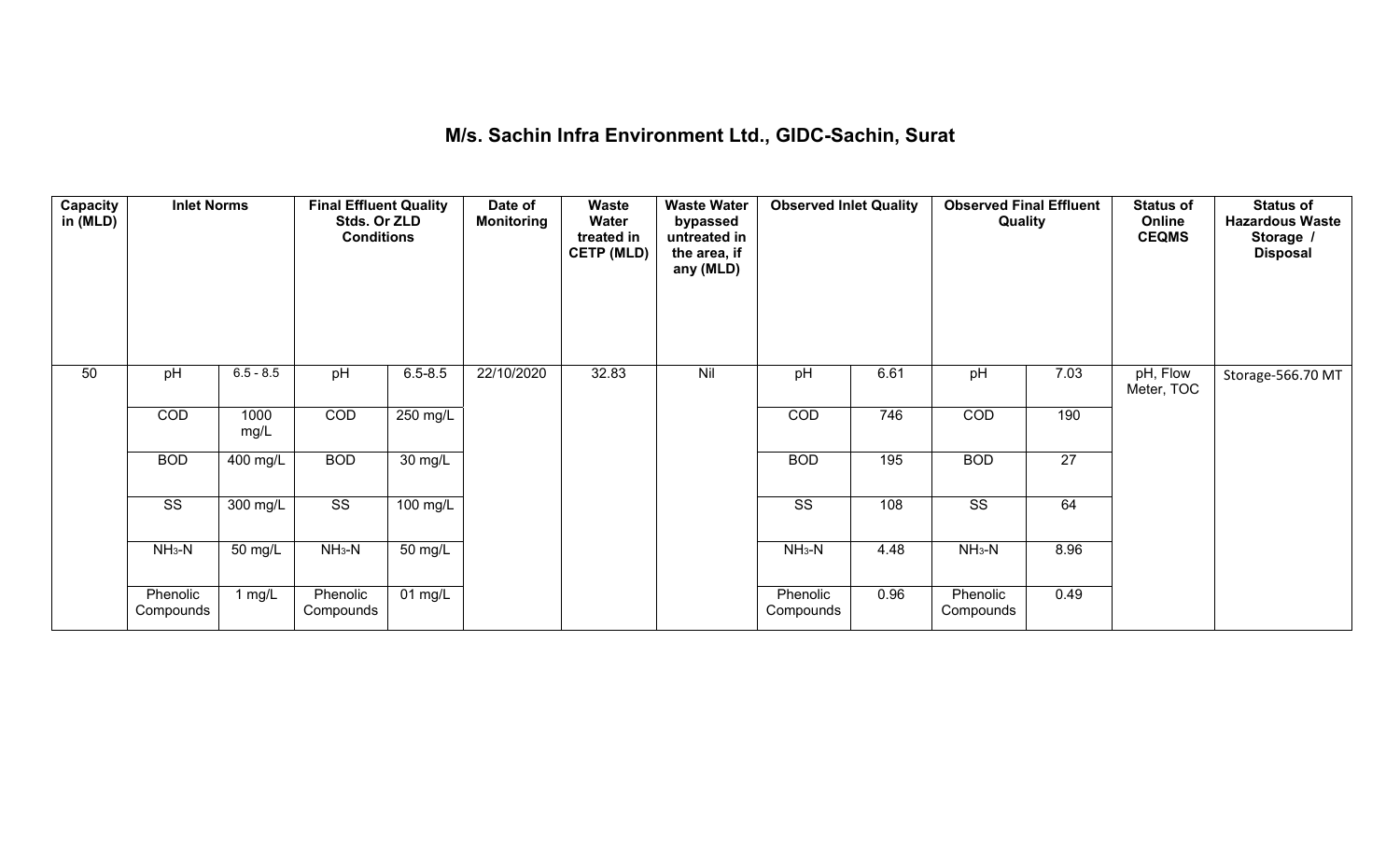## **M/s. Palsana Enviro Protection Ltd., (PEPL), Kadodara, Surat**

| Capacity<br>in (MLD) | <b>Inlet Norms</b>    |              | <b>Final Effluent Quality</b><br>Stds. Or ZLD<br><b>Conditions</b> |                      | Date of<br><b>Monitoring</b> | <b>Waste</b><br>Water<br>treated in<br><b>CETP (MLD)</b> | <b>Waste Water</b><br>bypassed<br>untreated in<br>the area, if<br>any (MLD) | <b>Observed Inlet Quality</b> |                  | <b>Observed Final Effluent</b><br>Quality |                 | <b>Status of</b><br>Online<br><b>CEQMS</b> | <b>Status of</b><br><b>Hazardous Waste</b><br>Storage /<br><b>Disposal</b> |
|----------------------|-----------------------|--------------|--------------------------------------------------------------------|----------------------|------------------------------|----------------------------------------------------------|-----------------------------------------------------------------------------|-------------------------------|------------------|-------------------------------------------|-----------------|--------------------------------------------|----------------------------------------------------------------------------|
| 150                  | pH                    | 6.5 to 8.5   | pH                                                                 | 6.5 to 8.5           | 22/10/2020                   | 98                                                       | Nil                                                                         | pH                            | 7.16             | pH                                        | 7.41            | pH, Flow<br>Meter, COD,<br>BOD, TSS        | Storage-603.07MT                                                           |
|                      | COD                   | 1000<br>mg/L | COD                                                                | $250 \text{ mg/L}$   |                              |                                                          |                                                                             | COD                           | 900              | COD                                       | 216             |                                            |                                                                            |
|                      | <b>BOD</b>            | 400 mg/L     | <b>BOD</b>                                                         | $\overline{30}$ mg/L |                              |                                                          |                                                                             | <b>BOD</b>                    | $\overline{242}$ | <b>BOD</b>                                | $\overline{24}$ |                                            |                                                                            |
|                      | SS                    | 300 mg/L     | $\overline{\text{ss}}$                                             | $100$ mg/L           |                              |                                                          |                                                                             | SS                            | 248              | $\overline{\text{SS}}$                    | 78              |                                            |                                                                            |
|                      | $NH_3-N$              | 50 mg/L      | $NH_3-N$                                                           | 50 mg/L              |                              |                                                          |                                                                             | $NH3-N$                       | 12.88            | $NH_3-N$                                  | 2.8             |                                            |                                                                            |
|                      | Phenolic<br>Compounds | 1 $mg/L$     | Phenolic<br>Compounds                                              | 1 mg/L               |                              |                                                          |                                                                             | Phenolic<br>Compounds         | 0.76             | Phenolic<br>Compounds                     | 0.34            |                                            |                                                                            |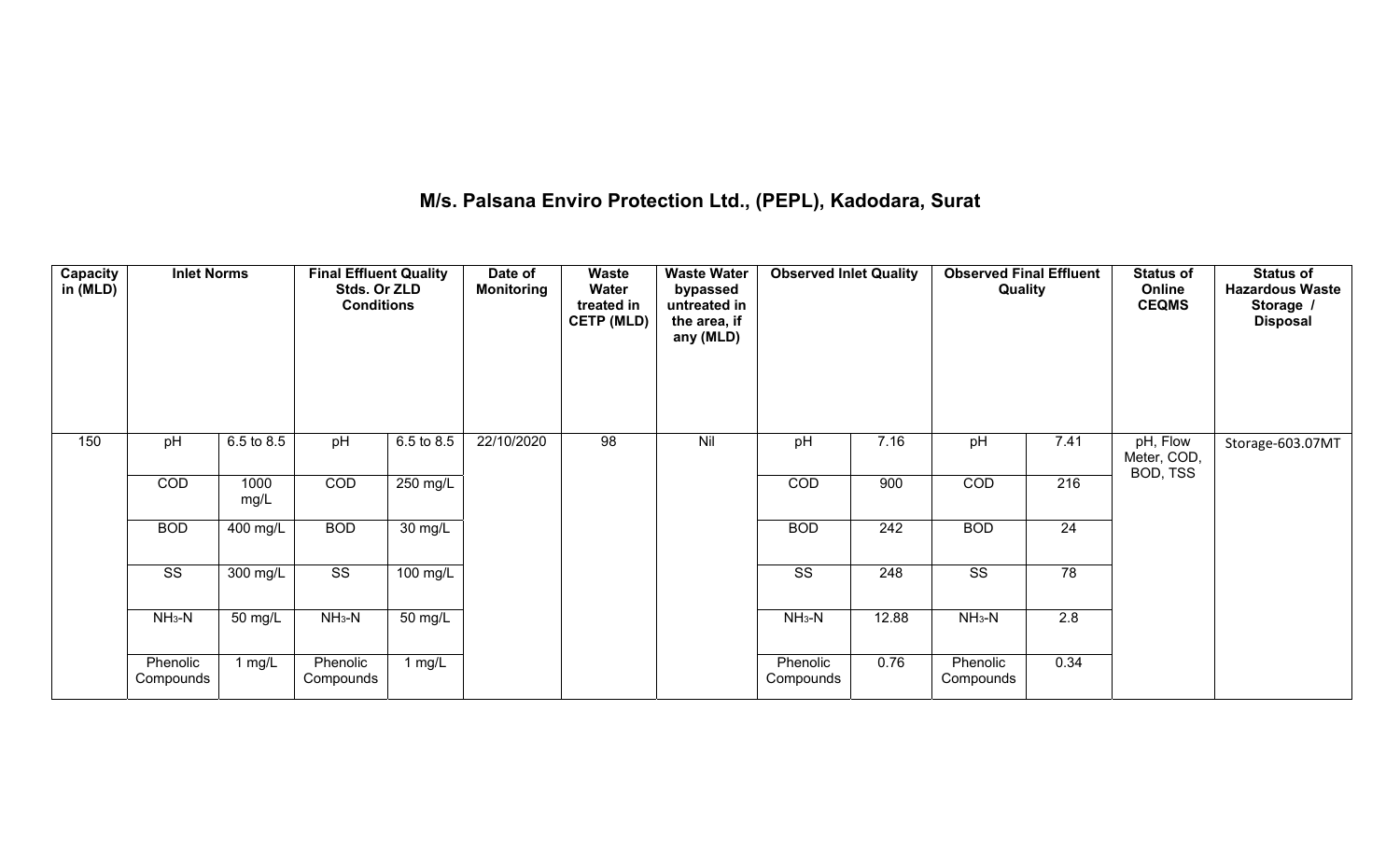### **M/s. Pandesara Infrastructure Ltd., GIDC-Pandesara, Surat**

| Capacity<br>in (MLD) | <b>Inlet Norms</b>     |              | <b>Final Effluent Quality</b><br>Stds. Or ZLD<br><b>Conditions</b> |                   | Date of<br><b>Monitoring</b> | Waste<br>Water<br>treated in<br><b>CETP (MLD)</b> | <b>Waste Water</b><br>bypassed<br>untreated in<br>the area, if<br>any (MLD) | <b>Observed Inlet Quality</b> |      | <b>Observed Final Effluent</b><br>Quality |      | <b>Status of</b><br>Online<br><b>CEQMS</b> | <b>Status of</b><br><b>Hazardous Waste</b><br>Storage /<br><b>Disposal</b> |
|----------------------|------------------------|--------------|--------------------------------------------------------------------|-------------------|------------------------------|---------------------------------------------------|-----------------------------------------------------------------------------|-------------------------------|------|-------------------------------------------|------|--------------------------------------------|----------------------------------------------------------------------------|
| 100                  | pH                     | $6.5 - 8.5$  | pH                                                                 | $6.5 - 8.5$       | 22/10/2020                   | 81.5                                              | Nil                                                                         | pH                            | 6.73 | pH                                        | 7.00 | pH, Flow<br>Meter, TOC,                    | Storage-2200 MT                                                            |
|                      | <b>COD</b>             | 1000<br>mg/L | COD                                                                | $250$ mg/L        |                              |                                                   |                                                                             | COD                           | 837  | <b>COD</b>                                | 169  | <b>COD</b>                                 |                                                                            |
|                      | <b>BOD</b>             | 400 mg/L     | <b>BOD</b>                                                         | 30 mg/L           |                              |                                                   |                                                                             | <b>BOD</b>                    | 215  | <b>BOD</b>                                | 22   |                                            |                                                                            |
|                      | $\overline{\text{ss}}$ | 300 mg/L     | $\overline{\text{SS}}$                                             | 100 mg/L          |                              |                                                   |                                                                             | $\overline{\text{ss}}$        | 138  | $\overline{\text{ss}}$                    | 48   |                                            |                                                                            |
|                      | $NH3-N$                | 50 mg/L      | $NH3-N$                                                            | 50 mg/L           |                              |                                                   |                                                                             | $NH3-N$                       | 2.52 | $\overline{\text{NH}_3\text{-N}}$         | 2.24 |                                            |                                                                            |
|                      | Phenolic<br>Compounds  | $01$ mg/L    | Phenolic<br>Compounds                                              | $01 \text{ mg/L}$ |                              |                                                   |                                                                             | Phenolic<br>Compounds         | 1.05 | Phenolic<br>Compounds                     | 0.26 |                                            |                                                                            |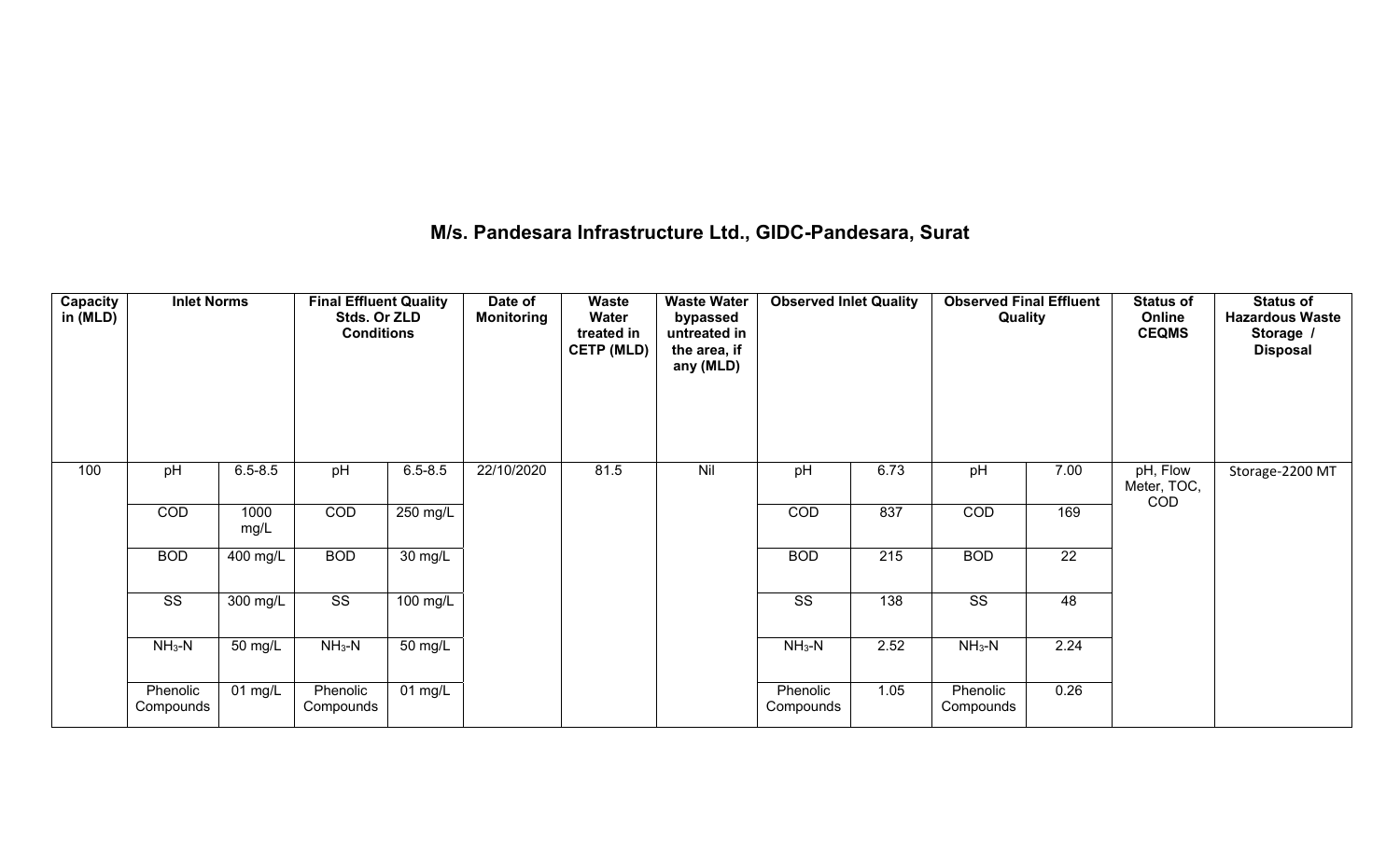## **M/s. CETP of Kejriwal Integrated Textile Park Ltd – KITPL**

| Capacity<br>in (MLD) | <b>Inlet Norms</b>     |                | <b>Final Effluent Quality</b><br>Stds. Or ZLD<br><b>Conditions</b> |                | Date of<br><b>Monitoring</b> | Waste<br>Water<br>treated in<br><b>CETP (MLD)</b> | <b>Waste Water</b><br>bypassed<br>untreated in<br>the area, if<br>any (MLD) | <b>Observed Inlet Quality</b> |                | <b>Observed Final Effluent</b><br>Quality |                 | <b>Status of</b><br>Online<br><b>CEQMS</b> | <b>Status of</b><br><b>Hazardous Waste</b><br>Storage /<br><b>Disposal</b> |
|----------------------|------------------------|----------------|--------------------------------------------------------------------|----------------|------------------------------|---------------------------------------------------|-----------------------------------------------------------------------------|-------------------------------|----------------|-------------------------------------------|-----------------|--------------------------------------------|----------------------------------------------------------------------------|
| 1.25                 | pH                     | $6.5 - 8.5$    | pH                                                                 | $6.5 - 8.5$    | 22/10/2020                   | 0.1                                               | Nil                                                                         | pH                            |                | pH                                        | 7.03            |                                            |                                                                            |
|                      | COD                    | 500<br>mg/L    | COD                                                                | $<$ 20 mg/L    |                              |                                                   |                                                                             | COD                           | $\blacksquare$ | COD                                       | 15              |                                            |                                                                            |
|                      | <b>BOD</b>             | $200$<br>mg/L  | <b>BOD</b>                                                         | $<$ 5 mg/L     |                              |                                                   |                                                                             | <b>BOD</b>                    | $\blacksquare$ | <b>BOD</b>                                | 5.0             |                                            |                                                                            |
|                      | $\overline{\text{ss}}$ | $<150$<br>mg/L | $\overline{\text{ss}}$                                             | $<$ 5 mg/L     |                              |                                                   |                                                                             | $\overline{\text{ss}}$        | $\blacksquare$ | $\overline{\text{ss}}$                    | $6\phantom{.}6$ |                                            |                                                                            |
|                      | $NH3-N$                | $\sim$         | $NH3-N$                                                            | $\blacksquare$ |                              |                                                   |                                                                             | $NH_3-N$                      | $\blacksquare$ | $NH_3-N$                                  | 0.56            |                                            |                                                                            |
|                      | Phenolic<br>Compounds  | $\sim$ 10 $\,$ | Phenolic<br>Compounds                                              | $\sim$         |                              |                                                   |                                                                             | Phenolic<br>Compounds         | $\sim$         | Phenolic<br>Compounds                     | <b>BDL</b>      |                                            |                                                                            |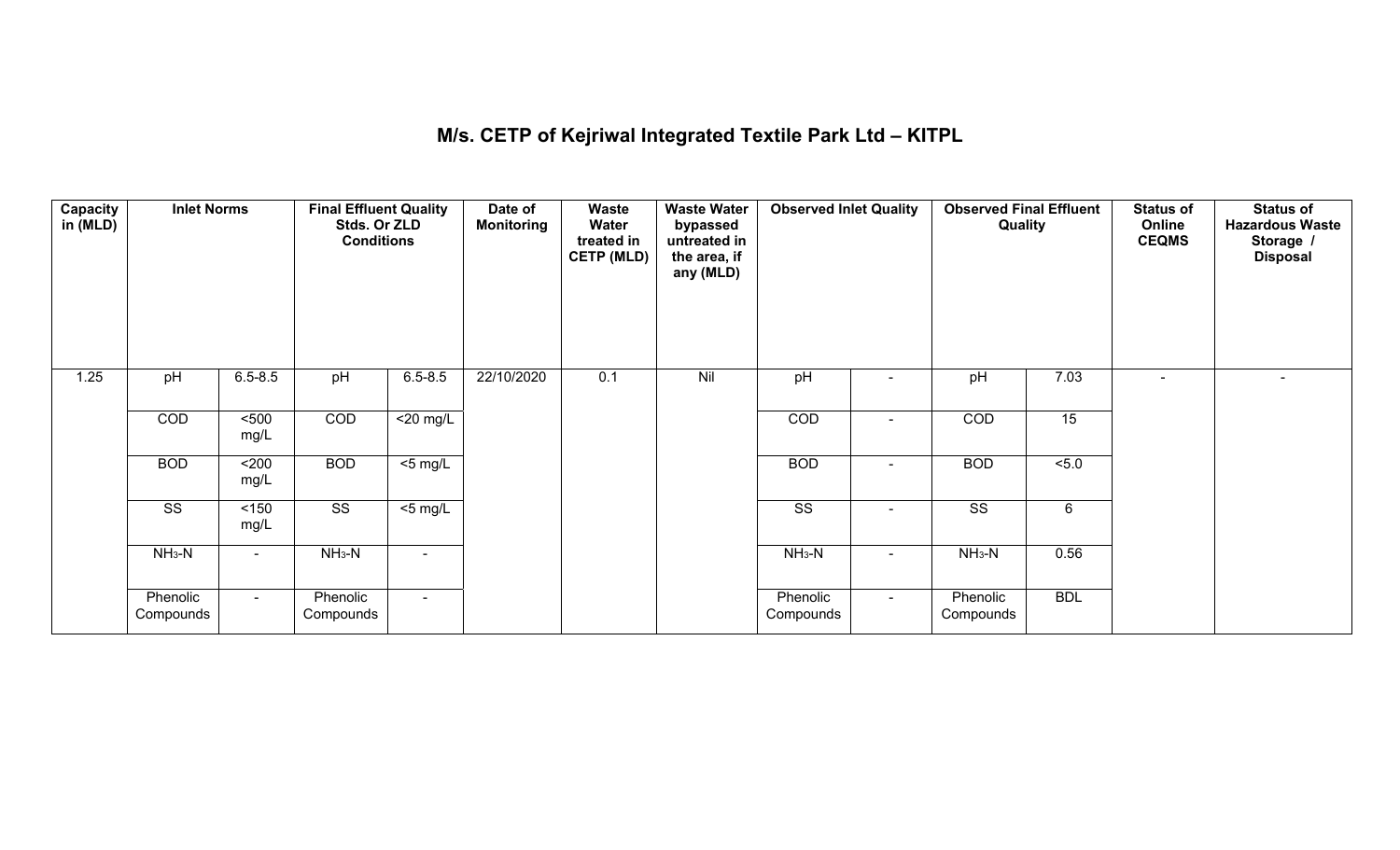### **M/s. Gujarat Eco Textile Park Pvt Ltd, Palsana, Surat**

| Capacity<br>in (MLD) | <b>Inlet Norms</b>    |                       | <b>Final Effluent Quality</b><br>Stds. Or ZLD<br><b>Conditions</b> |                      | Date of<br><b>Monitoring</b> | Waste<br>Water<br>treated in<br><b>CETP (MLD)</b> | <b>Waste Water</b><br>bypassed<br>untreated in<br>the area, if<br>any (MLD) |                       |       | <b>Observed Final Effluent</b><br>Quality |                  | <b>Status of</b><br>Online<br><b>CEQMS</b> | <b>Status of</b><br><b>Hazardous Waste</b><br>Storage /<br><b>Disposal</b> |
|----------------------|-----------------------|-----------------------|--------------------------------------------------------------------|----------------------|------------------------------|---------------------------------------------------|-----------------------------------------------------------------------------|-----------------------|-------|-------------------------------------------|------------------|--------------------------------------------|----------------------------------------------------------------------------|
| 60                   | pH                    | $6.5 - 8.5$           | pH                                                                 | 6.5 to 8.5           | 22/10/2020                   | 29                                                | Nil                                                                         | pH                    | 6.89  | pH                                        | 7.58             | pH, Flow<br>Meter, COD<br>Meter            | Storage -730 MT                                                            |
|                      | COD                   | 1000<br>mg/L          | COD                                                                | 250 mg/L             |                              |                                                   |                                                                             | COD                   | 950   | COD                                       | $\overline{212}$ | including<br><b>TOC</b>                    |                                                                            |
|                      | <b>BOD</b>            | $\overline{400}$ mg/L | <b>BOD</b>                                                         | $100$ mg/L           |                              |                                                   |                                                                             | <b>BOD</b>            | 248   | <b>BOD</b>                                | 29               |                                            |                                                                            |
|                      | SS                    | 300 mg/L              | SS                                                                 | $\overline{50}$ mg/L |                              |                                                   |                                                                             | SS                    | 264   | SS                                        | 94               |                                            |                                                                            |
|                      | $NH3-N$               | 50 mg/L               | $NH3-N$                                                            | 50 mg/L              |                              |                                                   |                                                                             | $NH3-N$               | 11.76 | $NH3-N$                                   | 10.08            |                                            |                                                                            |
|                      | Phenolic<br>Compounds | $\sim$                | Phenolic<br>Compounds                                              | 1 mg/L               |                              |                                                   |                                                                             | Phenolic<br>Compounds | 1.14  | Phenolic<br>Compounds                     | 0.35             |                                            |                                                                            |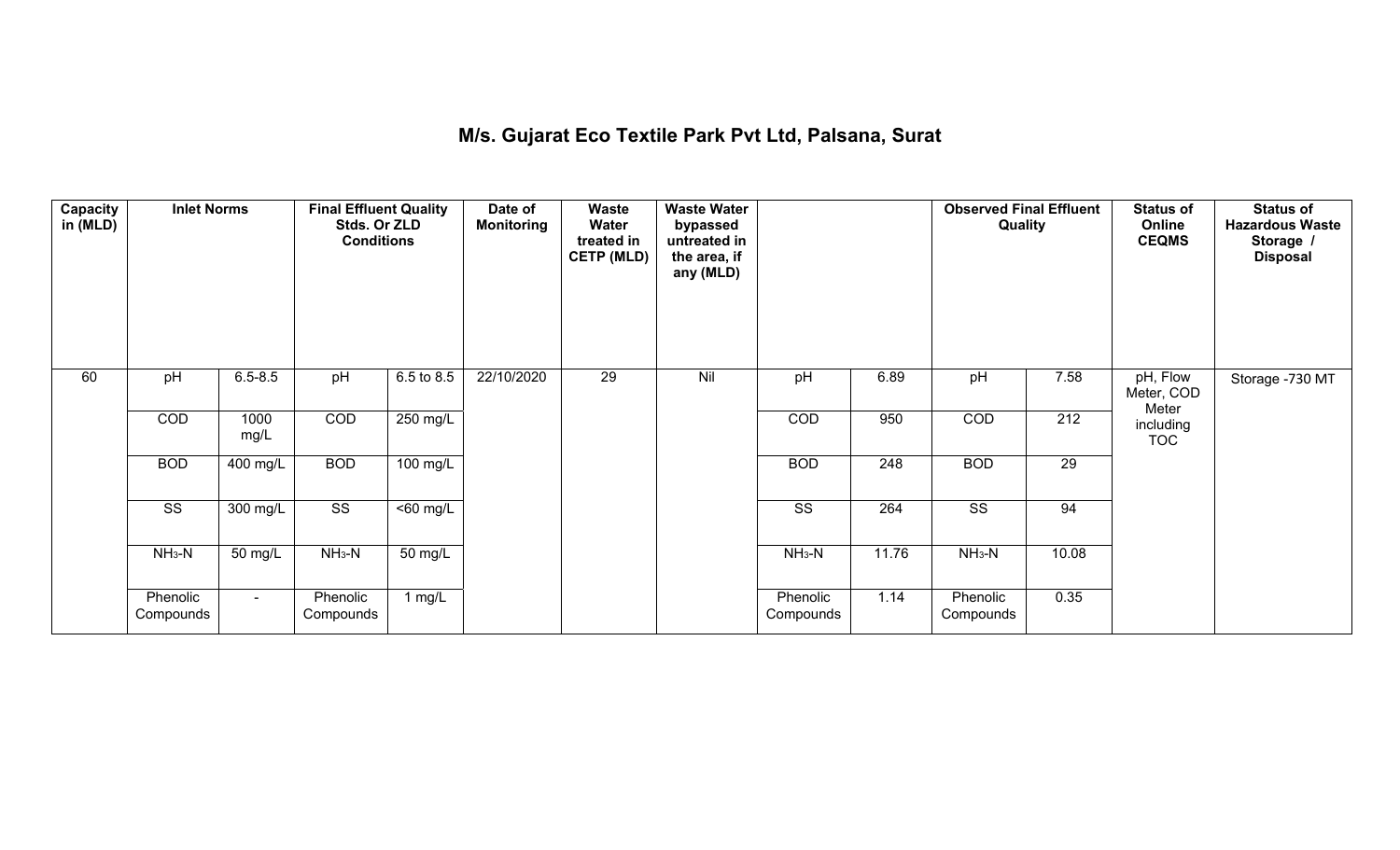### **M/s. Fairdeal Textile Parks Pvt. Ltd, Kosamaba, Surat**

| Capacity<br>in (MLD) | <b>Inlet Norms</b>     |                    | <b>Final Effluent Quality</b><br>Stds. Or ZLD<br><b>Conditions</b> |                              | Date of<br><b>Monitoring</b> | Waste<br>Water<br>treated in<br><b>CETP (MLD)</b> | <b>Waste Water</b><br>bypassed<br>untreated in<br>the area, if<br>any (MLD) | <b>Observed Inlet Quality</b> |                          | <b>Observed Final Effluent</b><br>Quality |            | <b>Status of</b><br>Online<br><b>CEQMS</b> | <b>Status of</b><br><b>Hazardous Waste</b><br>Storage /<br><b>Disposal</b> |
|----------------------|------------------------|--------------------|--------------------------------------------------------------------|------------------------------|------------------------------|---------------------------------------------------|-----------------------------------------------------------------------------|-------------------------------|--------------------------|-------------------------------------------|------------|--------------------------------------------|----------------------------------------------------------------------------|
| 2.25                 | pH                     | $6.5 - 7.5$        | pH                                                                 | 6.5 to 8.5                   | 23/10/2020                   | 1.39                                              | Nil                                                                         | pH                            |                          | pH                                        | 6.80       | pH, Flow<br>Meter                          |                                                                            |
|                      | COD                    | 500 mg/L           | COD                                                                | 100 mg/L                     |                              |                                                   |                                                                             | COD                           | $\overline{\phantom{a}}$ | COD                                       | 47         |                                            |                                                                            |
|                      | <b>BOD</b>             | 200 mg/L           | <b>BOD</b>                                                         | $\overline{30}$ mg/L         |                              |                                                   |                                                                             | <b>BOD</b>                    |                          | <b>BOD</b>                                | $<5.0$     |                                            |                                                                            |
|                      | $\overline{\text{SS}}$ | $100 \text{ mg/L}$ | $\overline{\text{ss}}$                                             | $\overline{50 \text{ mg}}$ L |                              |                                                   |                                                                             | $\overline{\text{SS}}$        | $\overline{\phantom{a}}$ | $\overline{\text{ss}}$                    | 18         |                                            |                                                                            |
|                      | $NH3-N$                | $\blacksquare$     | $NH3-N$                                                            | 50 mg/L                      |                              |                                                   |                                                                             | $NH3-N$                       | $\overline{\phantom{a}}$ | $NH_3-N$                                  | 67         |                                            |                                                                            |
|                      | Phenolic<br>Compounds  | $\sim$ 10 $\pm$    | Phenolic<br>Compounds                                              | 1 $mg/L$                     |                              |                                                   |                                                                             | Phenolic<br>Compounds         | $\sim$                   | Phenolic<br>Compounds                     | <b>BDL</b> |                                            |                                                                            |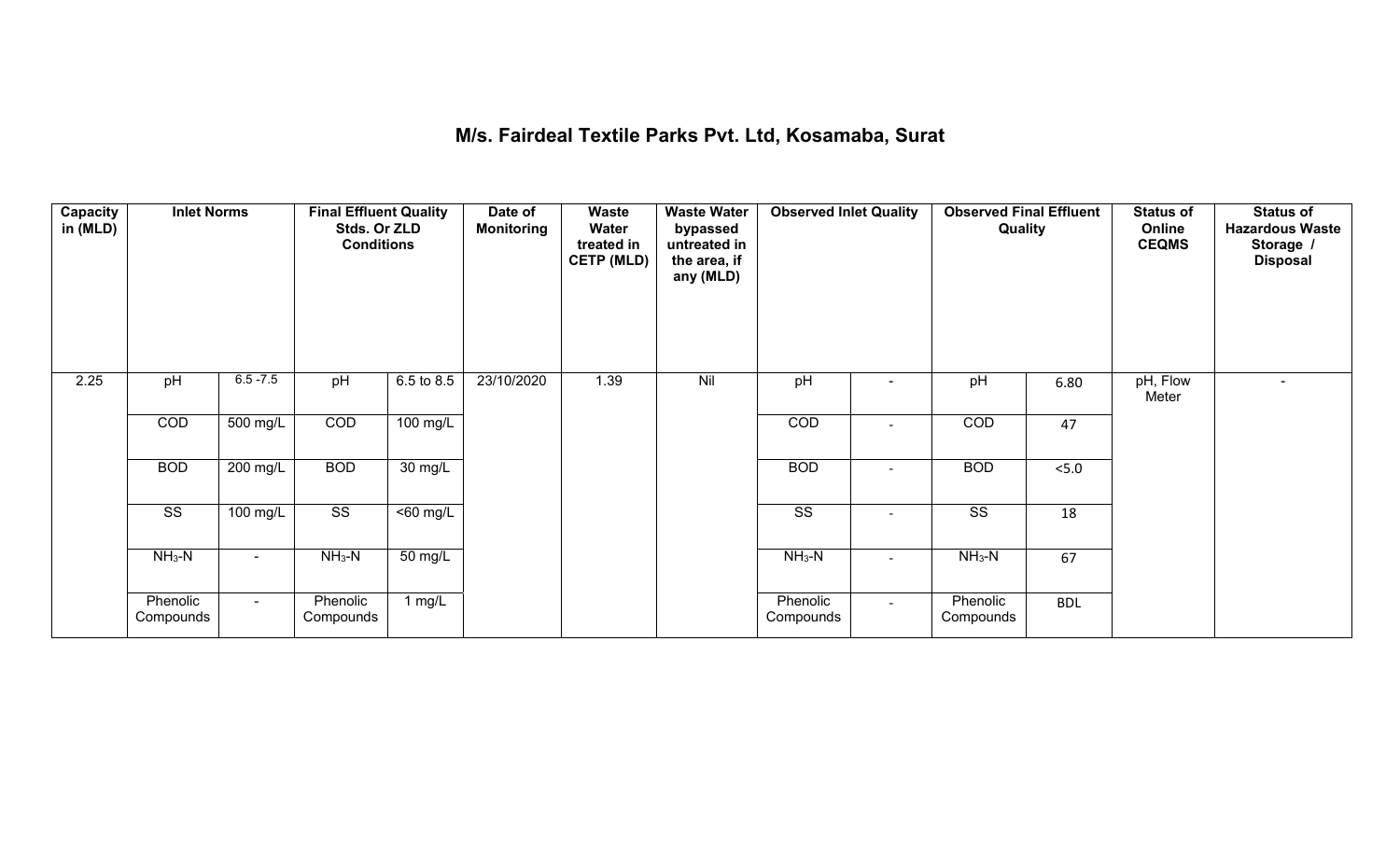## **M/s. New Palsana Industrial Co. Op. Society Ltd., Palsana, Surat**

| <b>Capacity</b><br>in (MLD) | <b>Inlet Norms</b>     |                       | <b>Final Effluent Quality</b><br>Stds. Or ZLD<br><b>Conditions</b> |             | Date of<br><b>Monitoring</b> | Waste<br>Water<br>treated in<br><b>CETP (MLD)</b> | <b>Waste Water</b><br>bypassed<br>untreated in<br>the area, if<br>any (MLD) | <b>Observed Inlet Quality</b> |                  | <b>Observed Final Effluent</b><br>Quality |                 | <b>Status of</b><br>Online<br><b>CEQMS</b> | <b>Status of</b><br><b>Hazardous Waste</b><br>Storage /<br><b>Disposal</b> |
|-----------------------------|------------------------|-----------------------|--------------------------------------------------------------------|-------------|------------------------------|---------------------------------------------------|-----------------------------------------------------------------------------|-------------------------------|------------------|-------------------------------------------|-----------------|--------------------------------------------|----------------------------------------------------------------------------|
| 45                          | pH                     | $6.5 - 8.5$           | pH                                                                 | $6.5 - 8.5$ | 22/10/2020                   | 25                                                | Nil                                                                         | pH                            | 7.47             | pH                                        | 7.26            | pH, Flow<br>meter, COD,<br>BOD, TSS        | Storage-740.8 MT                                                           |
|                             | COD                    | 1000<br>mg/L          | COD                                                                | 250 mg/L    |                              |                                                   |                                                                             | COD                           | 904              | COD                                       | 152             |                                            |                                                                            |
|                             | <b>BOD</b>             | $\overline{400}$ mg/L | <b>BOD</b>                                                         | 30 mg/L     |                              |                                                   |                                                                             | <b>BOD</b>                    | $\overline{226}$ | <b>BOD</b>                                | $\overline{20}$ |                                            |                                                                            |
|                             | $\overline{\text{ss}}$ | 300 mg/L              | $\overline{\text{ss}}$                                             | $50$ mg/L   |                              |                                                   |                                                                             | $\overline{\text{ss}}$        | $\overline{224}$ | $\overline{\text{SS}}$                    | 52              |                                            |                                                                            |
|                             | $NH3-N$                | 50 mg/L               | $NH3-N$                                                            | 50 mg/L     |                              |                                                   |                                                                             | $NH3-N$                       | 20.16            | $NH3-N$                                   | 1.68            |                                            |                                                                            |
|                             | Phenolic<br>Compounds  | 1 $mg/L$              | Phenolic<br>Compounds                                              | 1 $mg/L$    |                              |                                                   |                                                                             | Phenolic<br>Compounds         | 0.64             | Phenolic<br>Compounds                     | 0.28            |                                            |                                                                            |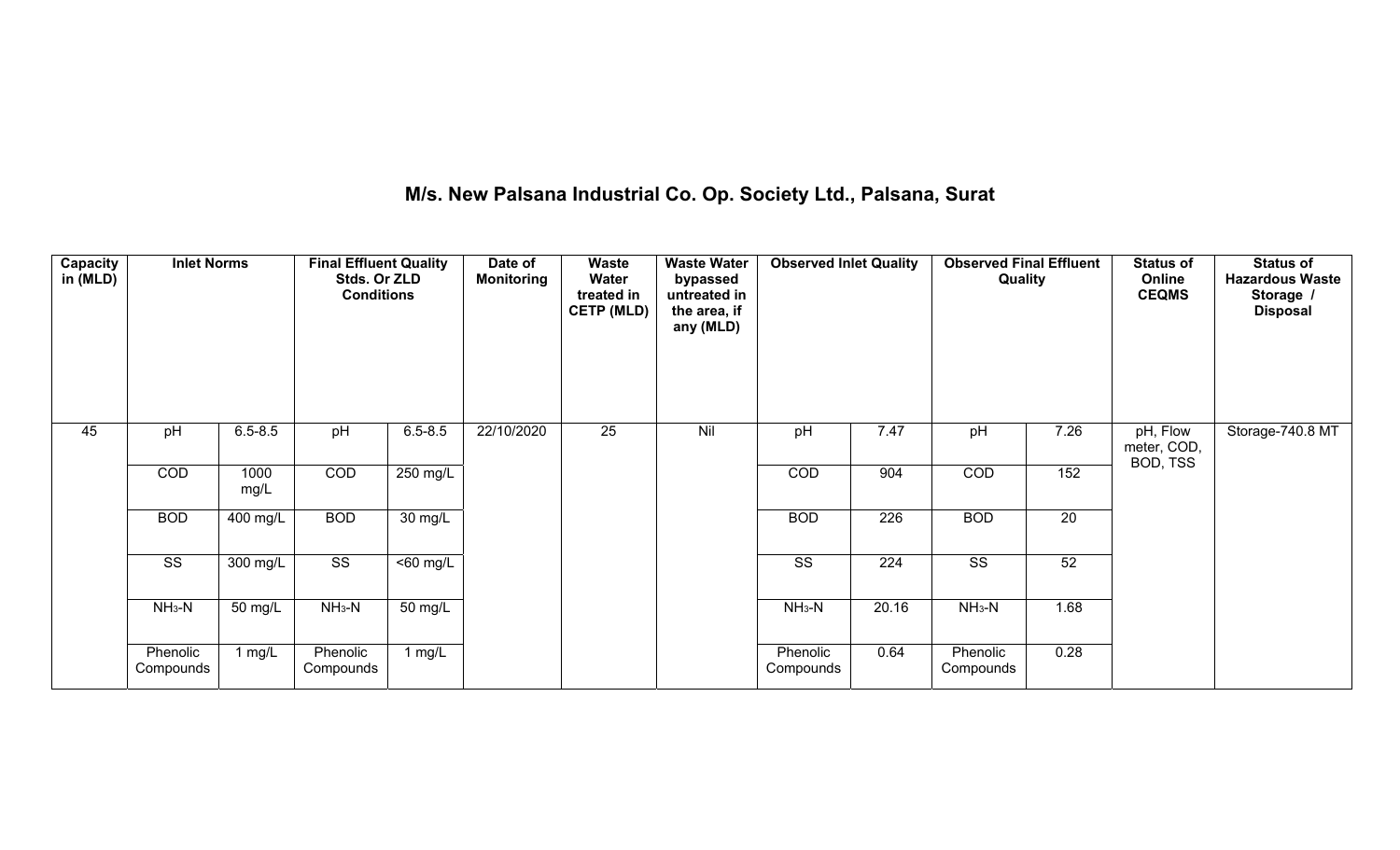## **Vapi Green Enviro Ltd(VGEL,Vapi) (OldName-Vapi Waste & Effluent Management Co.Ltd)**

| Capacity<br>in (MLD) | <b>Inlet Norms</b>     |              | <b>Final Effluent Quality</b><br>Stds. Or ZLD<br><b>Conditions</b> |                      | Date of<br><b>Monitoring</b>         | Waste<br>Water<br>treated in<br><b>CETP (MLD)</b> | <b>Waste Water</b><br>bypassed<br>untreated in<br>the area, if<br>any (MLD) | <b>Observed Inlet Quality</b> |       | <b>Observed Final Effluent</b><br>Quality |                  | <b>Status of</b><br>Online<br><b>CEQMS</b> | <b>Status of</b><br><b>Hazardous Waste</b><br>Storage /<br><b>Disposal</b> |
|----------------------|------------------------|--------------|--------------------------------------------------------------------|----------------------|--------------------------------------|---------------------------------------------------|-----------------------------------------------------------------------------|-------------------------------|-------|-------------------------------------------|------------------|--------------------------------------------|----------------------------------------------------------------------------|
| $\overline{55}$      | pH                     | $6.5 - 8.5$  | 0.                                                                 | $6.5 - 8.5$          | Average<br>value for the<br>month of | 54                                                | Nil                                                                         | pH                            | 7.68  | pH                                        | 7.42             | pH, Flow<br>Meter, TOC &<br>DO Meter       | Storage-10400 MT                                                           |
|                      | COD                    | 1500<br>mg/L | COD                                                                | 250 mg/L             | october-2020<br>(6/10/2020,          |                                                   |                                                                             | COD                           | 790.5 | COD                                       | $\overline{222}$ |                                            |                                                                            |
|                      | <b>BOD</b>             | 500 mg/L     | <b>BOD</b>                                                         | $\overline{30}$ mg/L | 30/10/2020)                          |                                                   |                                                                             | <b>BOD</b>                    | 161   | <b>BOD</b>                                | 23.5             |                                            |                                                                            |
|                      | $\overline{\text{ss}}$ | 300 mg/L     | $\overline{\text{ss}}$                                             | $100$ mg/L           |                                      |                                                   |                                                                             | $\overline{\text{ss}}$        | 315   | $\overline{\text{ss}}$                    | 86               |                                            |                                                                            |
|                      | $NH3-N$                | 50 mg/L      | $NH3-N$                                                            | 50 mg/L              |                                      |                                                   |                                                                             | $NH3-N$                       | 54.20 | $NH3-N$                                   | 42               |                                            |                                                                            |
|                      | Phenolic<br>Compounds  | 1 $mg/L$     | Phenolic<br>Compounds                                              | 1 mg/L               |                                      |                                                   |                                                                             | Phenolic<br>Compounds         | 1.44  | Phenolic<br>Compounds                     | 0.35             |                                            |                                                                            |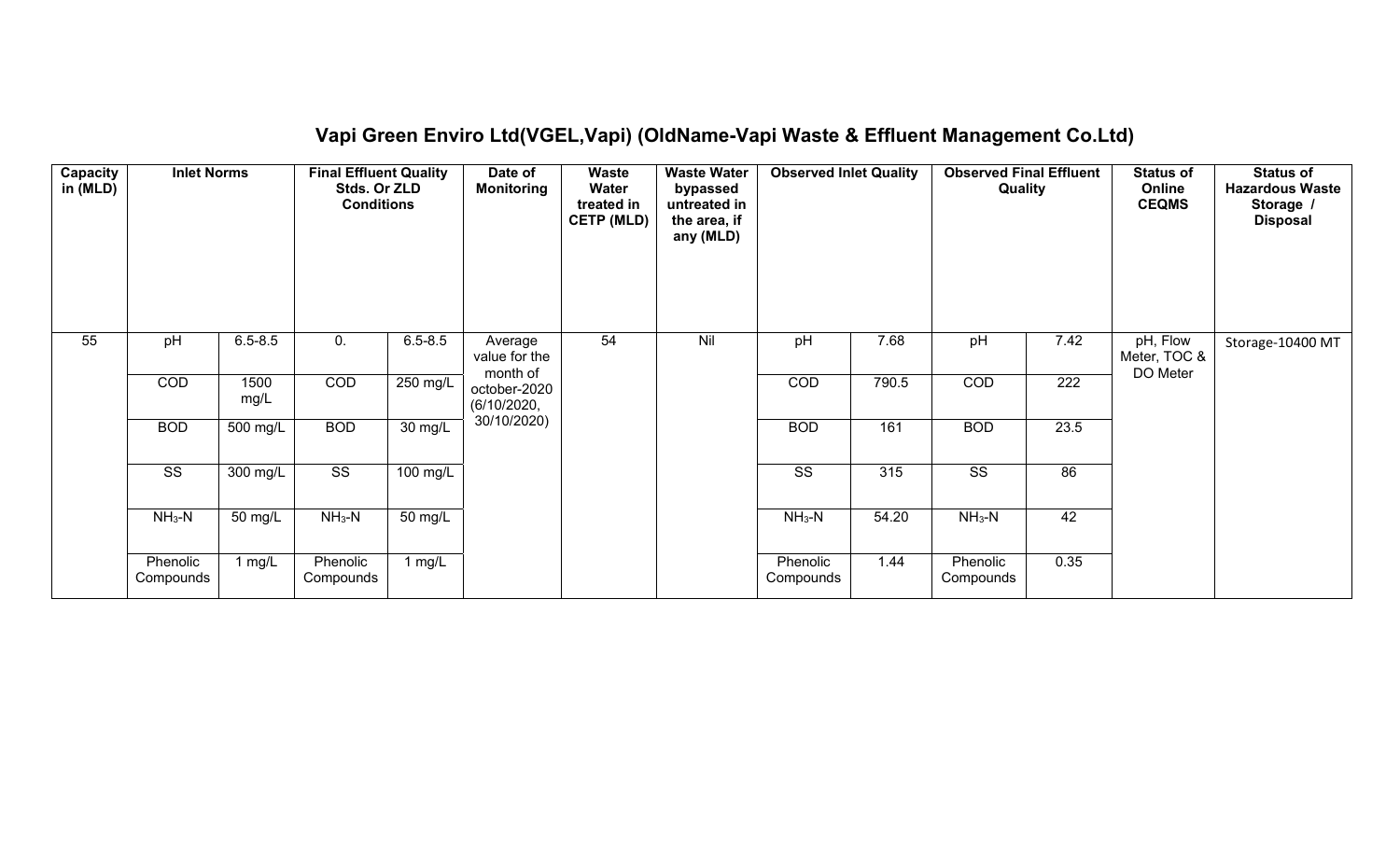### **M/s. Sarigam Clean Initiative (Old Name-Gujarat Industrial Development Corporation), Sarigam**

| Capacity<br>in (MLD) | <b>Inlet Norms</b>                              |              | <b>Final Effluent Quality</b><br>Stds. Or ZLD<br><b>Conditions</b> |                      | Date of<br><b>Monitoring</b> | Waste<br>Water<br>treated in<br><b>CETP (MLD)</b> | <b>Waste Water</b><br>bypassed<br>untreated in<br>the area, if<br>any (MLD) | <b>Observed Inlet Quality</b>                   |       | <b>Observed Final Effluent</b><br>Quality |                 | <b>Status of</b><br>Online<br><b>CEQMS</b> | <b>Status of</b><br><b>Hazardous Waste</b><br>Storage /<br><b>Disposal</b> |
|----------------------|-------------------------------------------------|--------------|--------------------------------------------------------------------|----------------------|------------------------------|---------------------------------------------------|-----------------------------------------------------------------------------|-------------------------------------------------|-------|-------------------------------------------|-----------------|--------------------------------------------|----------------------------------------------------------------------------|
| 12.5                 | pH                                              | $6.5 - 8.5$  | pH                                                                 | $6.5 - 8.5$          | 19/10/2020                   | 9                                                 | Nil                                                                         | pH                                              | 7.71  | pH                                        | 8.14            | Flow Meter,<br>TOC meter                   | Storage- 225 MT                                                            |
|                      | COD                                             | 1000<br>mg/L | COD                                                                | 250 mg/L             |                              |                                                   |                                                                             | COD                                             | 550   | COD                                       | 240             |                                            |                                                                            |
|                      | BOD <sub>(3</sub><br>days at<br>$27^{\circ}$ C) | 400 mg/L     | BOD <sub>(3</sub><br>days at<br>$27^{\circ}C$ )                    | $100 \text{ mg/L}$   |                              |                                                   |                                                                             | BOD <sub>(3</sub><br>days at<br>$27^{\circ}C$ ) | 98    | BOD (3 days<br>at $27^{\circ}$ C)         | $\overline{24}$ |                                            |                                                                            |
|                      | $\overline{\text{ss}}$                          | 300 mg/L     | $\overline{\text{SS}}$                                             | $100 \text{ mg/L}$   |                              |                                                   |                                                                             | $\overline{\text{ss}}$                          | 298   | $\overline{\text{SS}}$                    | 52              |                                            |                                                                            |
|                      | $NH3-N$                                         | 50 mg/L      | $NH3-N$                                                            | $\overline{50}$ mg/L |                              |                                                   |                                                                             | $NH3-N$                                         | 27.44 | $NH3-N$                                   | 11.76           |                                            |                                                                            |
|                      | Phenolic<br>Compounds                           | 1 $mg/L$     | Phenolic<br>Compounds                                              | 1 mg/L               |                              |                                                   |                                                                             | Phenolic<br>Compounds                           | 0.60  | Phenolic<br>Compounds                     | 0.89            |                                            |                                                                            |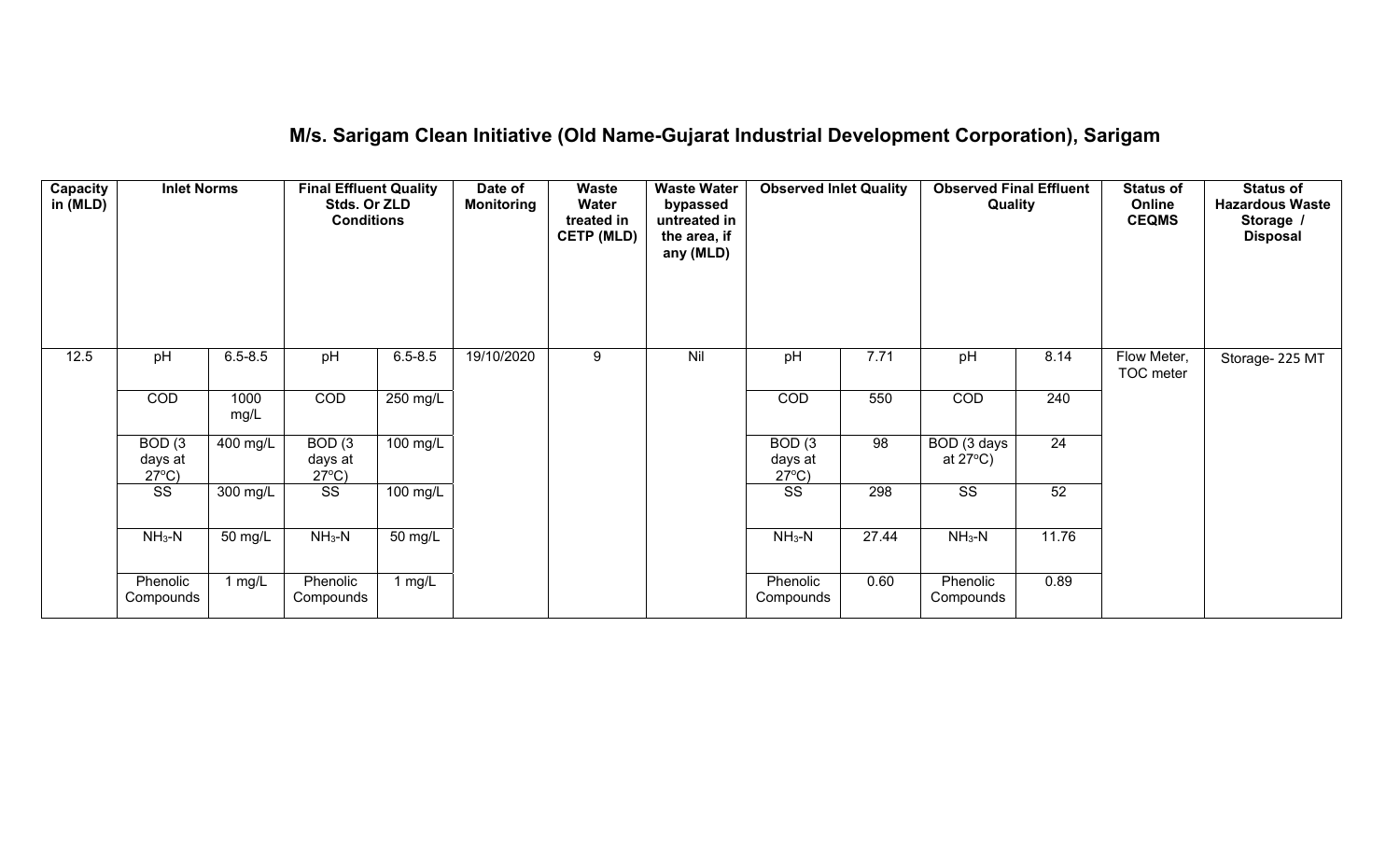### **M/s. Veraval Industries Association, Veraval, Junagadh**

| Capacity<br>in (MLD) | <b>Inlet Norms</b>     |                    | <b>Final Effluent Quality</b><br>Stds. Or ZLD<br><b>Conditions</b> |                    | Date of<br><b>Monitoring</b> | Waste<br>Water<br>treated in<br><b>CETP</b><br>(MLD) | <b>Waste Water</b><br>bypassed<br>untreated in<br>the area, if<br>any (MLD) | <b>Observed Inlet Quality</b> |        | <b>Observed Final Effluent</b><br>Quality |        | <b>Status of</b><br>Online<br><b>CEQMS</b> | Status of<br><b>Hazardous Waste</b><br>Storage /<br><b>Disposal</b> |
|----------------------|------------------------|--------------------|--------------------------------------------------------------------|--------------------|------------------------------|------------------------------------------------------|-----------------------------------------------------------------------------|-------------------------------|--------|-------------------------------------------|--------|--------------------------------------------|---------------------------------------------------------------------|
| $5\phantom{.0}$      | pH                     | 5.5 to 9           | pH                                                                 | 6 to 9             | 27/10/2020                   | $5\phantom{.0}$                                      | Nil                                                                         | pH                            | 6.70   | pH                                        | 7.37   |                                            | $\overline{\phantom{a}}$                                            |
|                      | COD                    | 3500<br>mg/L       | COD                                                                | 250 mg/L           |                              |                                                      |                                                                             | COD                           | 1916   | COD                                       | 126    |                                            |                                                                     |
|                      | <b>BOD</b>             | 1000<br>mg/L       | <b>BOD</b>                                                         | 100 mg/L           |                              |                                                      |                                                                             | <b>BOD</b>                    | 637    | <b>BOD</b>                                | 43     |                                            |                                                                     |
|                      | $\overline{\text{SS}}$ | $200 \text{ mg/L}$ | $\overline{\text{ss}}$                                             | $100 \text{ mg/L}$ |                              |                                                      |                                                                             | $\overline{\text{ss}}$        | 224    | $\overline{\text{SS}}$                    | 176    |                                            |                                                                     |
|                      | $NH_3-N$               | $50 \text{ mg/L}$  | $NH3-N$                                                            | 50 mg/L            |                              |                                                      |                                                                             | $NH3-N$                       | 254.8  | $NH3-N$                                   | 134.4  |                                            |                                                                     |
|                      | Phenol                 | $\sim$             | Phenol                                                             | $\blacksquare$     |                              |                                                      |                                                                             | Phenolic<br>Compounds         | $\sim$ | Phenolic<br>Compounds                     | $\sim$ |                                            |                                                                     |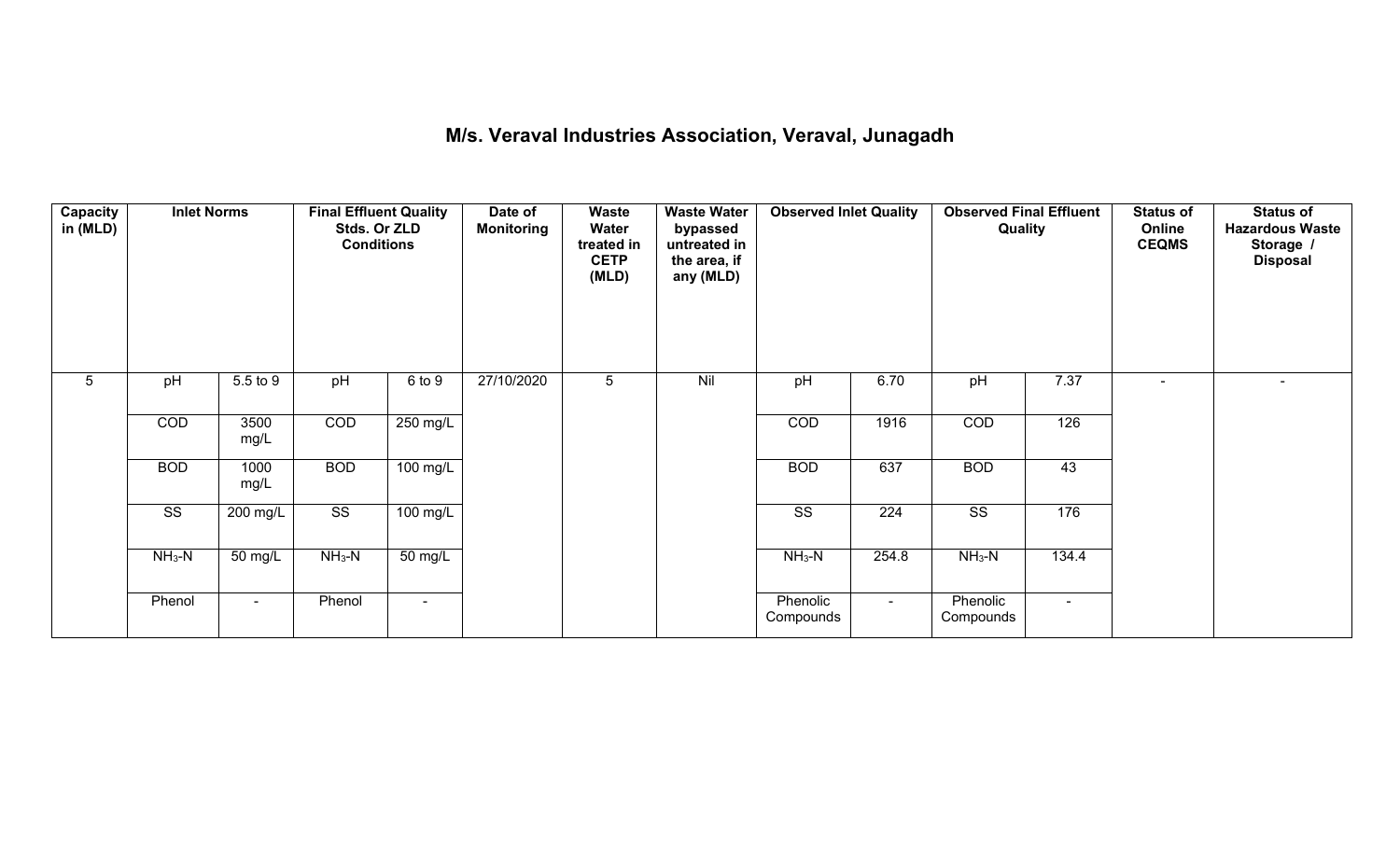### **M/s. Bhatgam Washing Ghat Suddhikaran Yojana Pvt. Ltd., Bhatgam,Rajkot**

| Capacity<br>in (MLD) | <b>Inlet Norms</b>     |              | <b>Final Effluent Quality</b><br>Stds. Or ZLD<br><b>Conditions</b> |                      | Date of<br><b>Monitoring</b>         | Waste<br>Water<br>treated in<br><b>CETP (MLD)</b> | <b>Waste Water</b><br>bypassed<br>untreated in<br>the area, if<br>any (MLD) | <b>Observed Inlet Quality</b> |       | <b>Observed Final Effluent</b><br>Quality |                | <b>Status of</b><br>Online<br><b>CEQMS</b> | <b>Status of</b><br><b>Hazardous Waste</b><br>Storage /<br><b>Disposal</b> |
|----------------------|------------------------|--------------|--------------------------------------------------------------------|----------------------|--------------------------------------|---------------------------------------------------|-----------------------------------------------------------------------------|-------------------------------|-------|-------------------------------------------|----------------|--------------------------------------------|----------------------------------------------------------------------------|
| 30                   | pH                     | $10.5 - 12$  | pH                                                                 | $6.5 - 9$            | Average<br>value for the<br>month of | 10 <sup>°</sup>                                   | Nil                                                                         | pH                            | 10.72 | pH                                        | 8.63           | pH, Flow<br>meter, SS,<br>Color, MLSS,     |                                                                            |
|                      | COD                    | 1000<br>mg/L | COD                                                                | $100$ mg/L           | october-2020<br>(14/10/2020,         |                                                   |                                                                             | COD                           | 279.5 | COD                                       | 252.5          | COD                                        |                                                                            |
|                      | <b>BOD</b>             | 350 mg/L     | <b>BOD</b>                                                         | $\overline{30}$ mg/L | 28/10/2020)                          |                                                   |                                                                             | <b>BOD</b>                    | 97    | <b>BOD</b>                                | 76.5           |                                            |                                                                            |
|                      | $\overline{\text{ss}}$ | 2000<br>mg/L | $\overline{\text{ss}}$                                             | $100$ mg/L           |                                      |                                                   |                                                                             | $\overline{\text{ss}}$        | 102   | $\overline{\text{ss}}$                    | 65             |                                            |                                                                            |
|                      | $NH3-N$                | 75 mg/L      | $NH3-N$                                                            | 50 mg/L              |                                      |                                                   |                                                                             | $NH3-N$                       | 11.9  | $NH3-N$                                   | $\overline{7}$ |                                            |                                                                            |
|                      | Phenolic<br>Compounds  | 5 mg/L       | Phenolic<br>Compounds                                              | 1 mg/L               |                                      |                                                   |                                                                             | Phenolic<br>Compounds         | 0.29  | Phenolic<br>Compounds                     | <b>BDL</b>     |                                            |                                                                            |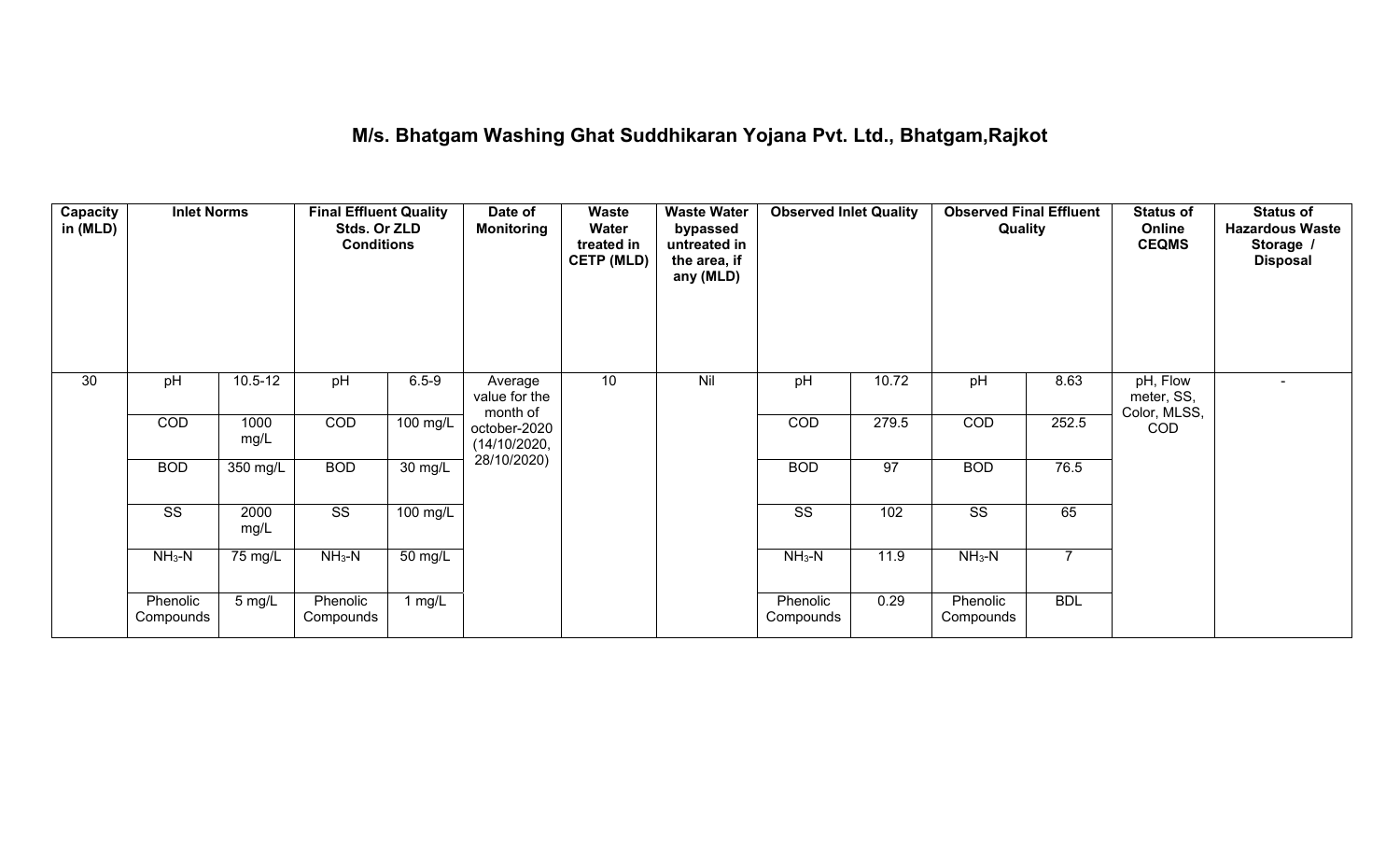# **M/s. Jetpur Dyeing & Printing Association, Jetpur, Rajkot**

| Capacity<br>in (MLD) | <b>Inlet Norms</b>    |              | <b>Final Effluent Quality</b><br>Stds. Or ZLD Conditions |                    | Date of<br>Monitoring                   | Waste Water<br>treated in<br>CETP (MLD) | <b>Waste Water</b><br>bypassed<br>untreated in<br>the area, if<br>any (MLD) | <b>Observed Inlet Quality</b> |                | <b>Observed Final Effluent</b><br>Quality |        | Status of<br>Online<br><b>CEQMS</b> | Status of<br>Hazardous Waste<br>Storage / Disposal |
|----------------------|-----------------------|--------------|----------------------------------------------------------|--------------------|-----------------------------------------|-----------------------------------------|-----------------------------------------------------------------------------|-------------------------------|----------------|-------------------------------------------|--------|-------------------------------------|----------------------------------------------------|
| 10.00                | pH                    | 10.5-12.0    | pH                                                       | $6.5 - 9$          | Average<br>value for the                | 7.00                                    | Nil                                                                         | pH                            |                | pH                                        | 8.24   | pH, Flow<br>meter                   |                                                    |
|                      | COD                   | 1000<br>mg/L | COD                                                      | 250 mg/L           | month of<br>october-2020<br>(7/10/2020, |                                         |                                                                             | COD                           | $\blacksquare$ | COD                                       | 917.5  |                                     |                                                    |
|                      | <b>BOD</b>            | 350 mg/L     | <b>BOD</b>                                               | $100 \text{ mg/L}$ | 19/10/2020)                             |                                         |                                                                             | <b>BOD</b>                    | $\blacksquare$ | <b>BOD</b>                                | 272.5  |                                     |                                                    |
|                      | SS                    | 2000<br>mg/L | $\overline{\text{ss}}$                                   | 100 mg/L           |                                         |                                         |                                                                             | SS                            | $\blacksquare$ | SS                                        | 447    |                                     |                                                    |
|                      | $NH3-N$               | 75 mg/L      | $NH3-N$                                                  | 50 mg/L            |                                         |                                         |                                                                             | $NH3-N$                       | $\blacksquare$ | $NH3-N$                                   | 24.6   |                                     |                                                    |
|                      | Phenolic<br>Compounds | 5 mg/L       | Phenolic<br>Compounds                                    | 1 $mg/L$           |                                         |                                         |                                                                             | Phenolic<br>Compounds         | $\sim$         | Phenolic<br>Compounds                     | $\sim$ |                                     |                                                    |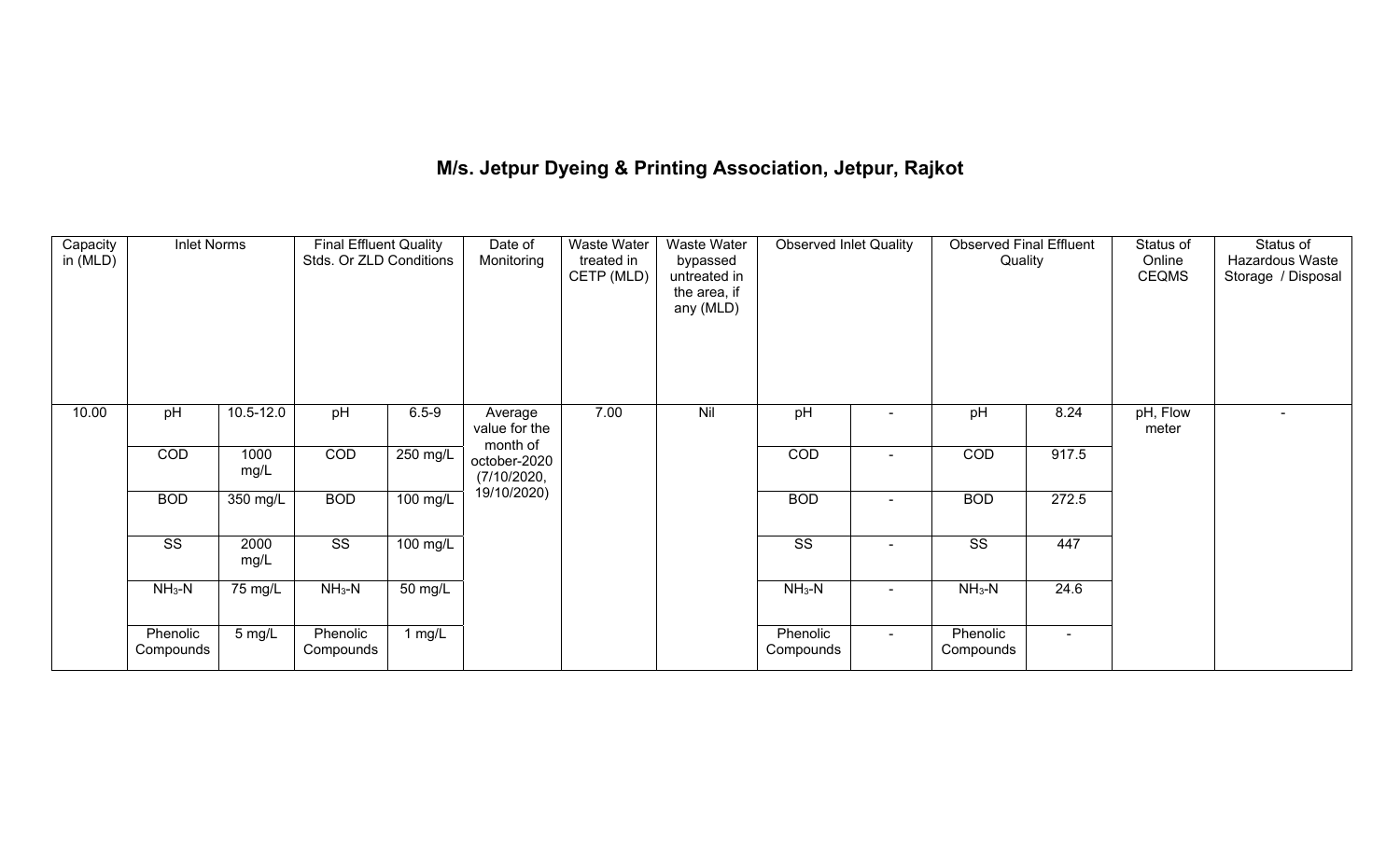## **M/s. Shri Dhareshwar GIDC VistarAssociation,Dhareshwar, Rajkot**

| <b>Capacity</b><br>in (MLD) | <b>Inlet Norms</b>     |              | <b>Final Effluent Quality</b><br>Stds. Or ZLD<br><b>Conditions</b> |                      | Date of<br><b>Monitoring</b> | Waste<br>Water<br>treated in<br><b>CETP (MLD)</b> | <b>Waste Water</b><br>bypassed<br>untreated in<br>the area, if<br>any (MLD) | <b>Observed Inlet Quality</b> |                | <b>Observed Final Effluent</b><br>Quality |        | <b>Status of</b><br>Online<br><b>CEQMS</b> | <b>Status of</b><br><b>Hazardous Waste</b><br>Storage /<br><b>Disposal</b> |
|-----------------------------|------------------------|--------------|--------------------------------------------------------------------|----------------------|------------------------------|---------------------------------------------------|-----------------------------------------------------------------------------|-------------------------------|----------------|-------------------------------------------|--------|--------------------------------------------|----------------------------------------------------------------------------|
| 0.09                        | pH                     | $10.5 - 12$  | pH                                                                 | 6.5 to 9             | 7/10/2020                    | 0.09                                              | Nil                                                                         | pH                            |                | pH                                        | 7.76   | pH, Flow Meter                             | Storage-14 MT                                                              |
|                             | COD                    | 1000<br>mg/L | COD                                                                | 100 mg/L             |                              |                                                   |                                                                             | COD                           |                | COD                                       | 417    |                                            |                                                                            |
|                             | <b>BOD</b>             | 350 mg/L     | <b>BOD</b>                                                         | $\overline{30}$ mg/L |                              |                                                   |                                                                             | <b>BOD</b>                    | $\blacksquare$ | <b>BOD</b>                                | 123    |                                            |                                                                            |
|                             | $\overline{\text{ss}}$ | 2000<br>mg/L | $\overline{\text{ss}}$                                             | $100$ mg/L           |                              |                                                   |                                                                             | $\overline{\text{ss}}$        | $\blacksquare$ | $\overline{\text{ss}}$                    | 10     |                                            |                                                                            |
|                             | $NH3-N$                | 75 mg/L      | $NH3-N$                                                            | 50 mg/L              |                              |                                                   |                                                                             | $NH3-N$                       | $\sim$         | $NH3-N$                                   | 28     |                                            |                                                                            |
|                             | Phenolic<br>Compounds  | 5 mg/L       | Phenolic<br>Compounds                                              | 1 $mg/L$             |                              |                                                   |                                                                             | Phenolic<br>Compounds         | $\sim$         | Phenolic<br>Compounds                     | $\sim$ |                                            |                                                                            |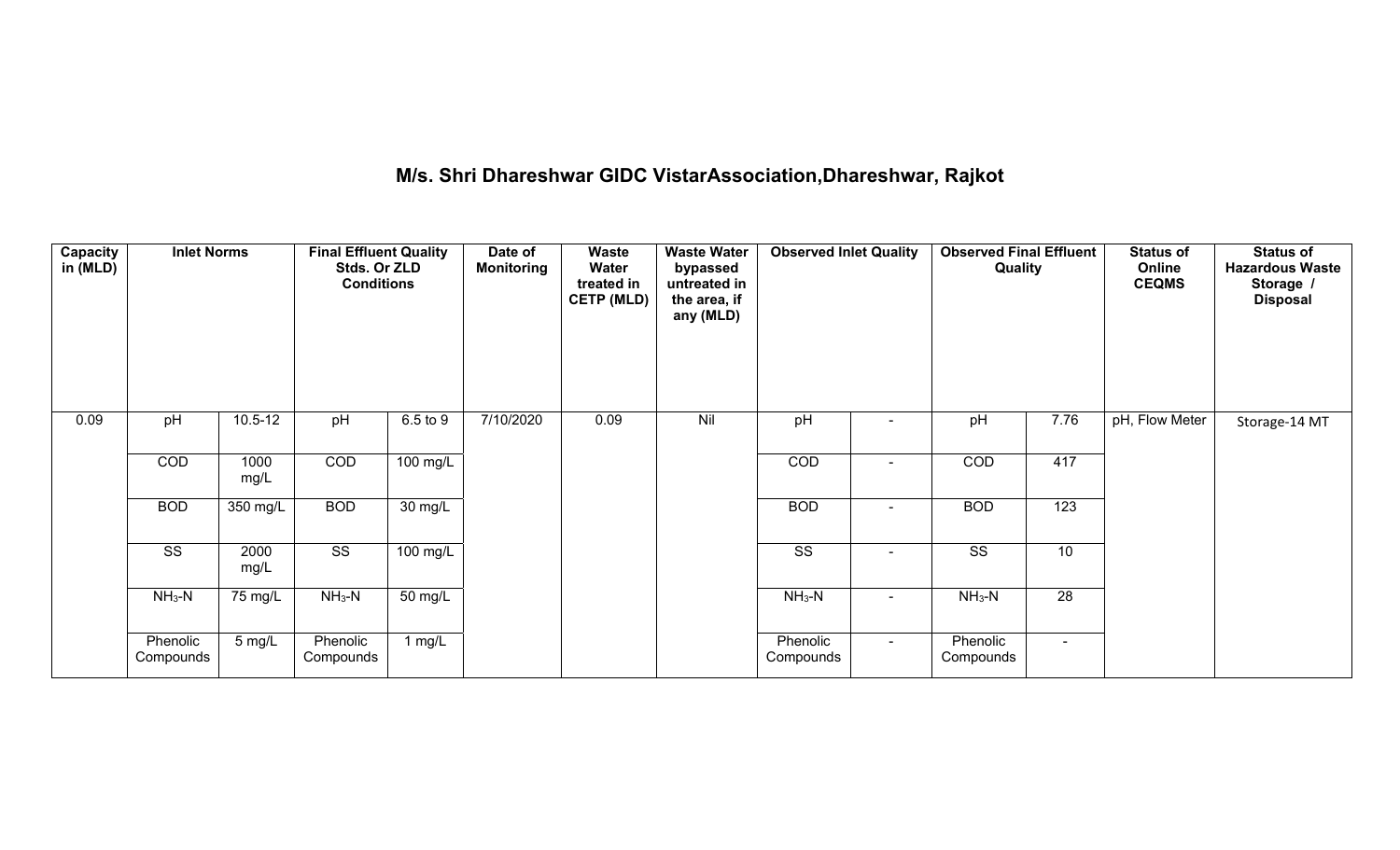## **M/s. Jay Khodiyar Enviro-Technologies Pvt. Ltd., Rajkot**

| Capacity<br>in (MLD) | <b>Inlet Norms</b>     |                    | <b>Final Effluent Quality</b><br>Stds. Or ZLD<br><b>Conditions</b> |            | Date of<br><b>Monitoring</b> | Waste<br>Water<br>treated in<br><b>CETP (MLD)</b> | <b>Waste Water</b><br>bypassed<br>untreated in<br>the area, if<br>any (MLD) | <b>Observed Inlet Quality</b> |                  | <b>Observed Final Effluent</b><br>Quality |                | <b>Status of</b><br>Online<br><b>CEQMS</b> | <b>Status of</b><br><b>Hazardous Waste</b><br>Storage /<br><b>Disposal</b> |
|----------------------|------------------------|--------------------|--------------------------------------------------------------------|------------|------------------------------|---------------------------------------------------|-----------------------------------------------------------------------------|-------------------------------|------------------|-------------------------------------------|----------------|--------------------------------------------|----------------------------------------------------------------------------|
| 0.009                | pH                     | Up to $5$          | pH                                                                 | 6.5 to 8.5 | 14/10/2020                   | 0.013                                             | Nil                                                                         | pH                            | 1.82             | pH                                        | 8.23           | $\sim$                                     | Storage-7 MT                                                               |
|                      | COD                    | $250 \text{ mg/L}$ | COD                                                                | 100 mg/L   |                              |                                                   |                                                                             | COD                           | 143              | COD                                       | 46             |                                            |                                                                            |
|                      | <b>BOD</b>             | $100 \text{ mg/L}$ | <b>BOD</b>                                                         | 30 mg/L    |                              |                                                   |                                                                             | <b>BOD</b>                    | $\overline{23}$  | <b>BOD</b>                                | 13             |                                            |                                                                            |
|                      | $\overline{\text{ss}}$ | $250 \text{ mg/L}$ | $\overline{\text{ss}}$                                             | $100$ mg/L |                              |                                                   |                                                                             | $\overline{\text{ss}}$        | $\overline{2}$   | $\overline{\text{ss}}$                    | $\overline{2}$ |                                            |                                                                            |
|                      | $NH3-N$                |                    | $NH3-N$                                                            | 50 mg/L    |                              |                                                   |                                                                             | $NH3-N$                       | $\overline{2.8}$ | $NH3-N$                                   | 1.4            |                                            |                                                                            |
|                      | Phenolic<br>Compounds  | $\sim$             | Phenolic<br>Compounds                                              | 1 $mg/L$   |                              |                                                   |                                                                             | Phenolic<br>Compounds         | <b>BDL</b>       | Phenolic<br>Compounds                     | <b>BDL</b>     |                                            |                                                                            |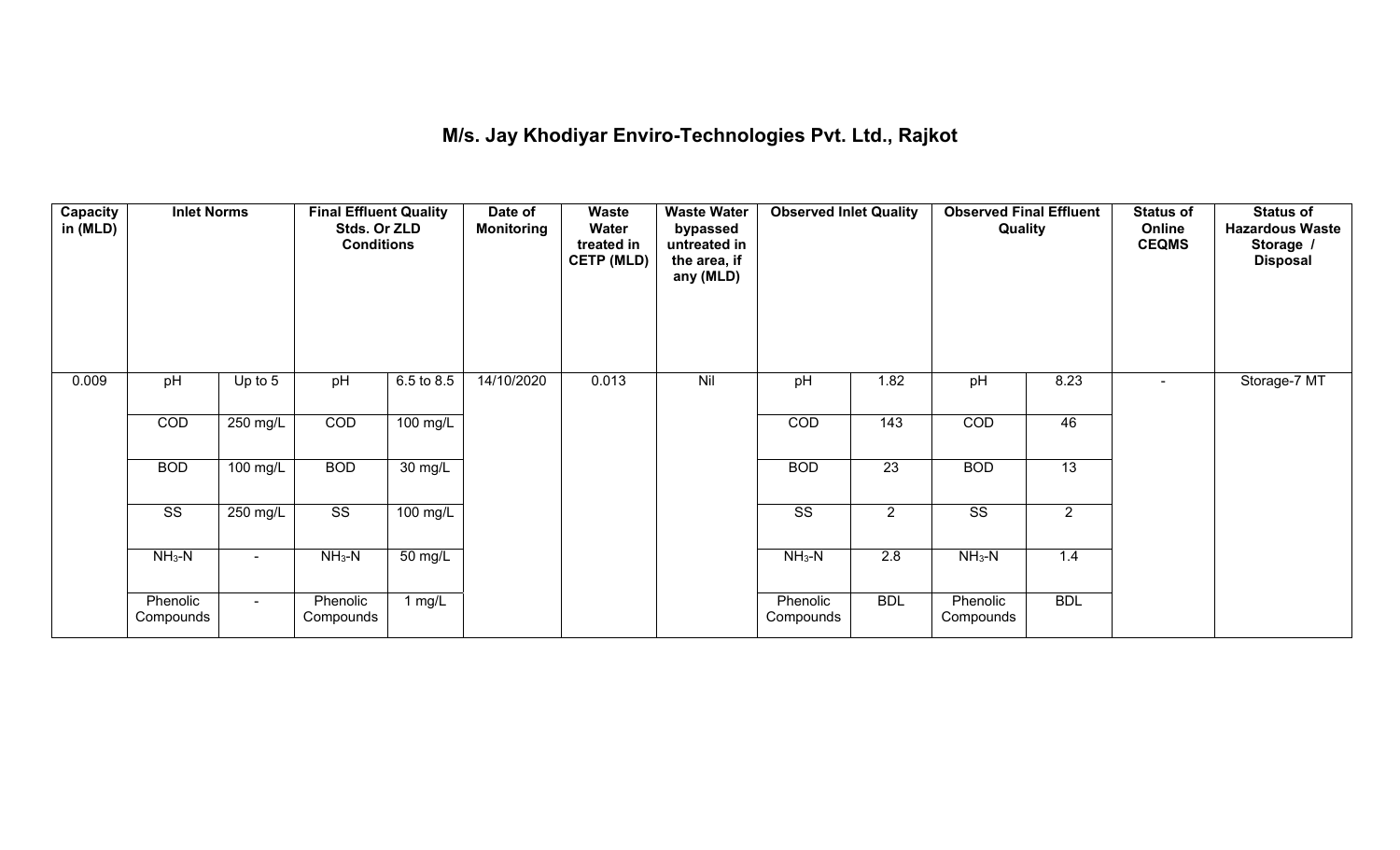### **M/s. Kalol GIDC Industries Association, Kadi, Gandhinagar**

| Capacity<br>in (MLD) | <b>Inlet Norms</b>    | <b>Final Effluent Quality</b><br>Stds. Or ZLD<br><b>Conditions</b> |                        |                    | Date of<br><b>Monitoring</b> | Waste<br>Water<br>treated in<br><b>CETP</b><br>(MLD) | <b>Waste Water</b><br>bypassed<br>untreated in<br>the area, if<br>any (MLD) | <b>Observed Inlet Quality</b> |        | <b>Observed Final Effluent</b><br>Quality |                 | <b>Status of</b><br>Online<br><b>CEQMS</b> | <b>Status of</b><br><b>Hazardous Waste</b><br>Storage /<br><b>Disposal</b> |
|----------------------|-----------------------|--------------------------------------------------------------------|------------------------|--------------------|------------------------------|------------------------------------------------------|-----------------------------------------------------------------------------|-------------------------------|--------|-------------------------------------------|-----------------|--------------------------------------------|----------------------------------------------------------------------------|
| 0.04                 | pH                    | 6.5 to 8.5                                                         | pH                     | 6.5 to 8.5         | 14/10/2020                   | 0.35                                                 | Nil                                                                         | pH                            | 7.58   | pH                                        | 7.42            |                                            | Storage-50 MT                                                              |
|                      | COD                   | 2000<br>mg/L                                                       | COD                    | 250 mg/L           |                              |                                                      |                                                                             | COD                           | 380    | COD                                       | 104             |                                            |                                                                            |
|                      | <b>BOD</b>            | 700 mg/L                                                           | <b>BOD</b>             | 100 mg/L           |                              |                                                      |                                                                             | <b>BOD</b>                    | 90     | <b>BOD</b>                                | $\overline{24}$ |                                            |                                                                            |
|                      | SS                    | $\sim$                                                             | $\overline{\text{ss}}$ | $100 \text{ mg/L}$ |                              |                                                      |                                                                             | $\overline{\text{SS}}$        | 38     | $\overline{\text{ss}}$                    | 18              |                                            |                                                                            |
|                      | $NH_3-N$              | 50 mg/L                                                            | $NH3-N$                | 50 mg/L            |                              |                                                      |                                                                             | $NH3-N$                       | 5.32   | $NH_3-N$                                  | 15.62           |                                            |                                                                            |
|                      | Phenolic<br>Compounds | $\sim$ 10 $\pm$                                                    | Phenolic<br>Compounds  | 1 $mg/L$           |                              |                                                      |                                                                             | Phenolic<br>Compounds         | $\sim$ | Phenolic<br>Compounds                     | $\sim$          |                                            |                                                                            |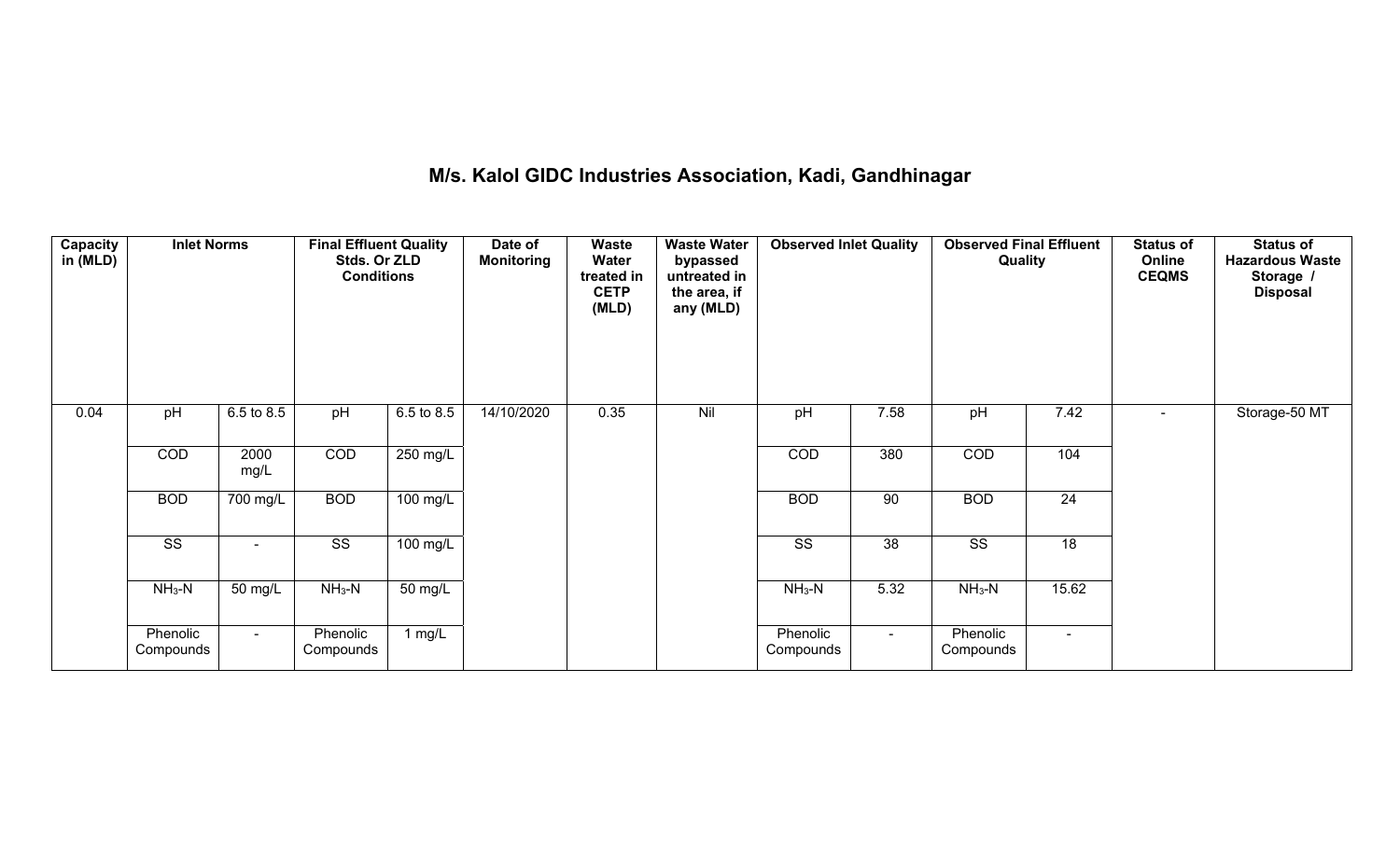### **M/s. MPSEZ Utilities (P) Limited, Mundra, Kutch**

| Capacity<br>in (MLD) | <b>Inlet Norms</b>          |              | <b>Final Effluent Quality</b><br>Stds. Or ZLD<br><b>Conditions</b> |                    | Date of<br><b>Monitoring</b> | Waste<br>Water<br>treated in<br><b>CETP (MLD)</b> | <b>Waste Water</b><br>bypassed<br>untreated in<br>the area, if<br>any (MLD) | <b>Observed Inlet Quality</b>    |                 | <b>Observed Final Effluent</b><br>Quality |                 | <b>Status of</b><br>Online<br><b>CEQMS</b> | <b>Status of</b><br><b>Hazardous Waste</b><br>Storage<br><b>Disposal</b> |
|----------------------|-----------------------------|--------------|--------------------------------------------------------------------|--------------------|------------------------------|---------------------------------------------------|-----------------------------------------------------------------------------|----------------------------------|-----------------|-------------------------------------------|-----------------|--------------------------------------------|--------------------------------------------------------------------------|
| 2.5                  | pH                          | $6.5 - 8.5$  | pH                                                                 | $6.5 - 8.5$        | 8/10/2020                    | 0.15                                              | Nil                                                                         | pH                               | 7.27            | pH                                        | 7.57            | pH, COD,<br>BOD, TSS,<br>Ammonical         | Storage - 1.1 MT                                                         |
|                      | COD                         | 2000<br>mg/L | COD                                                                | $250$ mg/L         |                              |                                                   |                                                                             | COD                              | 118             | COD                                       | 211             | Nitrogen                                   |                                                                          |
|                      | BOD(3)<br>days at 27°<br>C) | 1000<br>mg/L | BOD(3 days<br>at $27^{\circ}$ C)                                   | $100 \text{ mg/L}$ |                              |                                                   |                                                                             | BOD(3 days<br>at $27^{\circ}$ C) | $\overline{38}$ | BOD(3 days<br>at $27^{\circ}$ C)          | 66              |                                            |                                                                          |
|                      | $\overline{\text{ss}}$      | 800 mg/L     | $\overline{\text{ss}}$                                             | $100$ mg/L         |                              |                                                   |                                                                             | $\overline{\text{ss}}$           | 44              | $\overline{\text{SS}}$                    | 24              |                                            |                                                                          |
|                      | $NH3-N$                     | 50 mg/L      | $NH3-N$                                                            | $50 \text{ mg/L}$  |                              |                                                   |                                                                             | $NH3-N$                          | 7.84            | $NH3-N$                                   | $\overline{12}$ |                                            |                                                                          |
|                      | Phenolic<br>Compounds       | $1$ mg/L     | Phenolic<br>Compounds                                              | 1 mg/L             |                              |                                                   |                                                                             | Phenolic<br>Compounds            | 0.0             | Phenolic<br>Compounds                     | 0.0             |                                            |                                                                          |